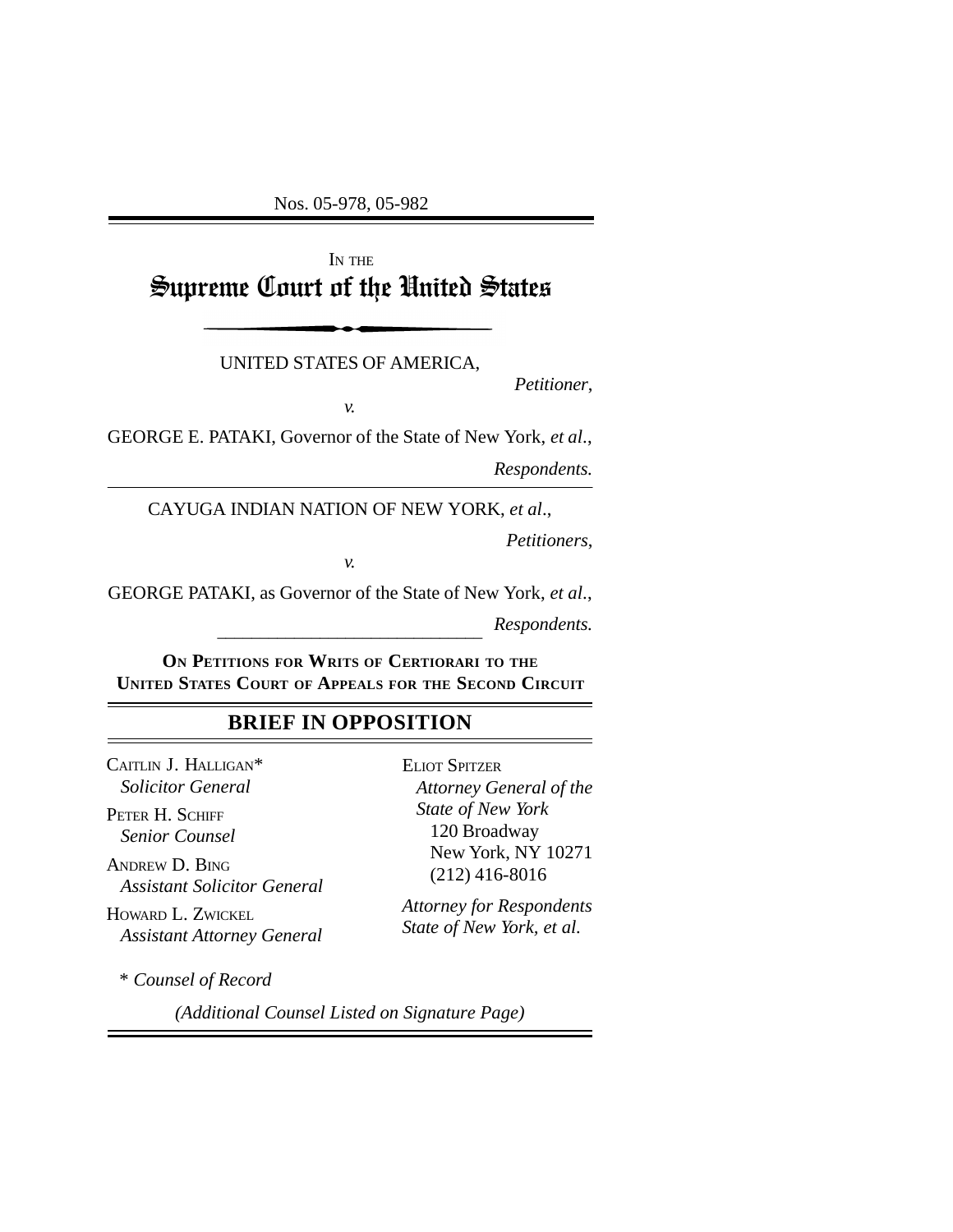### **COUNTER-STATEMENT OF QUESTION PRESENTED**

Whether the Second Circuit properly reversed a damages award in an Indian land claim action as barred by laches, acquiescence, and impossibility under this Court's decision in *City of Sherrill v. Oneida Indian Nation*, 125 S. Ct. 1478 (2005), where petitioners sought (1) a declaration that the tribes now own and have the exclusive right to possess over 64,000 acres in central New York sold to the State 200 years ago; (2) ejectment of the current occupants of the land; and (3) trespass damages for the loss of possession.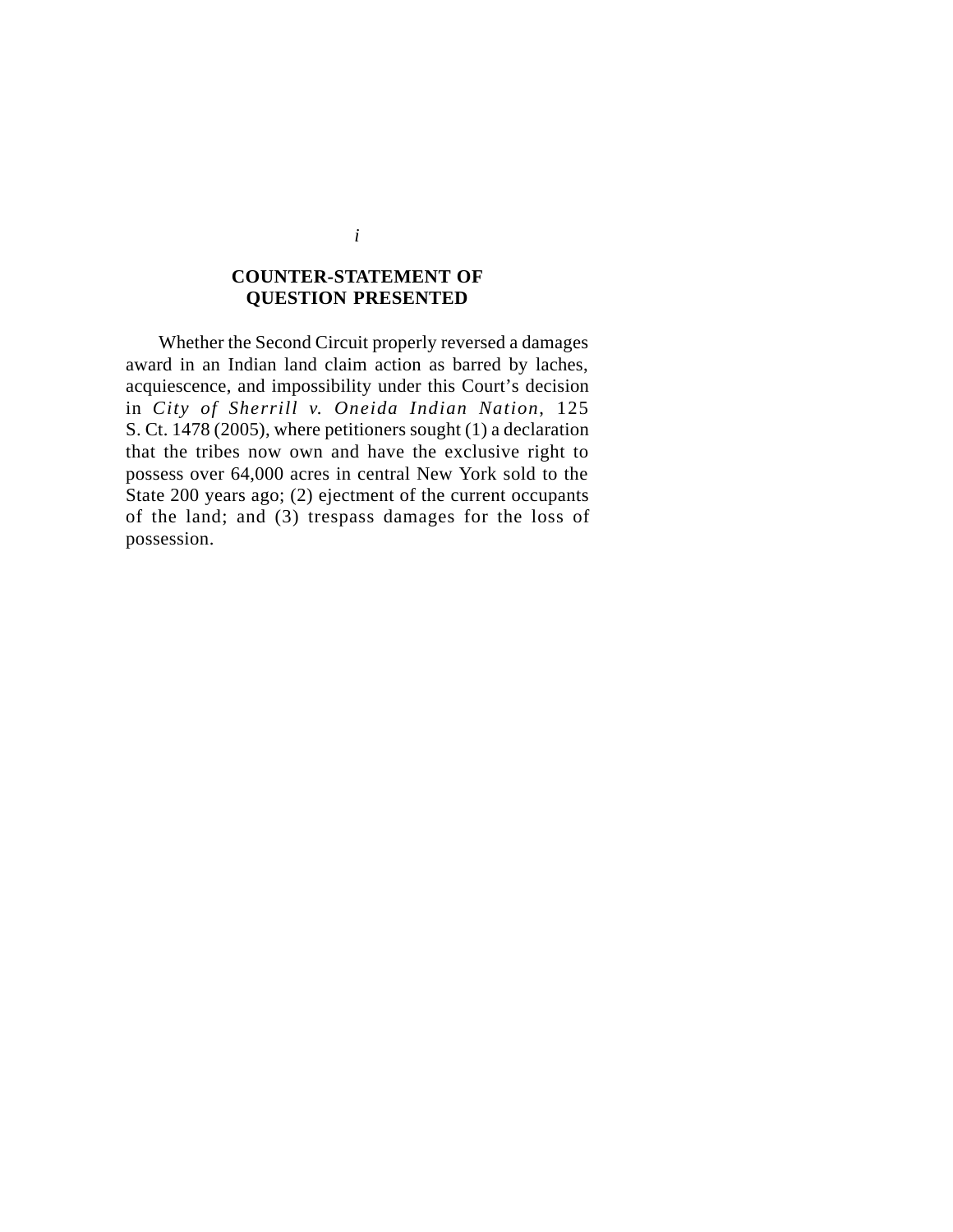## **RULE 29.6 STATEMENT**

The parent company of respondent Miller Brewing Company is SABMiller plc, which owns 100% of the stock of Miller Brewing Company.

### *ii*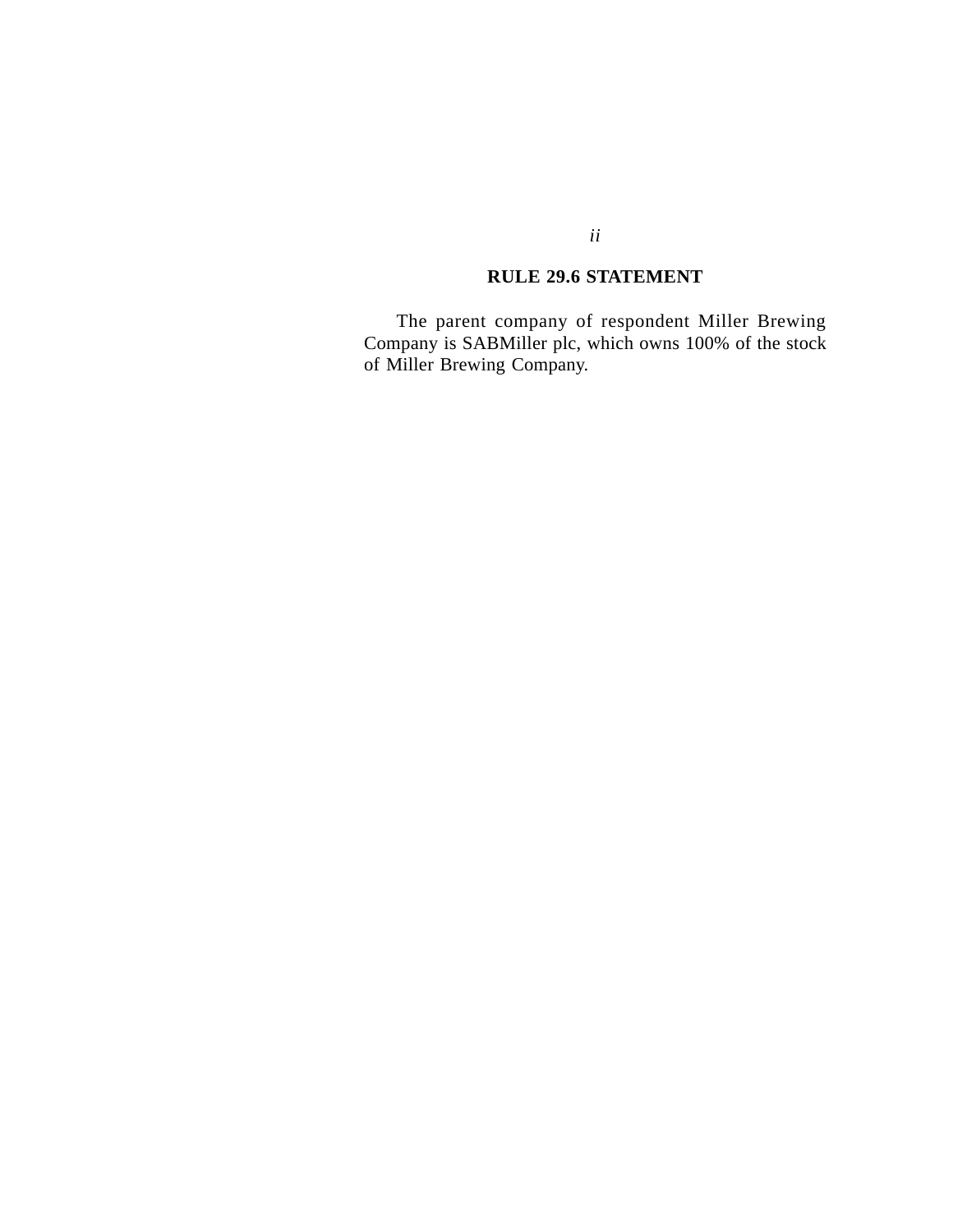#### *Cited Authorities* **TABLE OF CONTENTS**

*iii*

# *Page*

|                       | <b>COUNTER-STATEMENT OF</b><br>QUESTION PRESENTED                                                           | $\mathbf{i}$ |
|-----------------------|-------------------------------------------------------------------------------------------------------------|--------------|
|                       | RULE 29.6 STATEMENT                                                                                         | ii           |
|                       | TABLE OF CONTENTS                                                                                           | iii          |
|                       | TABLE OF CITED AUTHORITIES                                                                                  | V            |
|                       | COUNTER-STATEMENT OF THE CASE                                                                               | 1            |
|                       | Introduction                                                                                                | $\mathbf{1}$ |
| Historical Background |                                                                                                             | 2            |
|                       | Proceedings Below                                                                                           | 8            |
|                       | REASONS FOR DENYING THE PETITIONS<br>11                                                                     |              |
| I.                    | The Court of Appeals' Decision Properly<br>Construed Sherrill And Does Not Conflict<br>With Oneida II<br>13 |              |
| $\mathsf{A}$ .        | The Court of Appeals properly applied<br>Sherrill to dispose of this action.<br>13                          |              |
| B.                    | The holding below does not conflict with<br>Oneida II                                                       | 18           |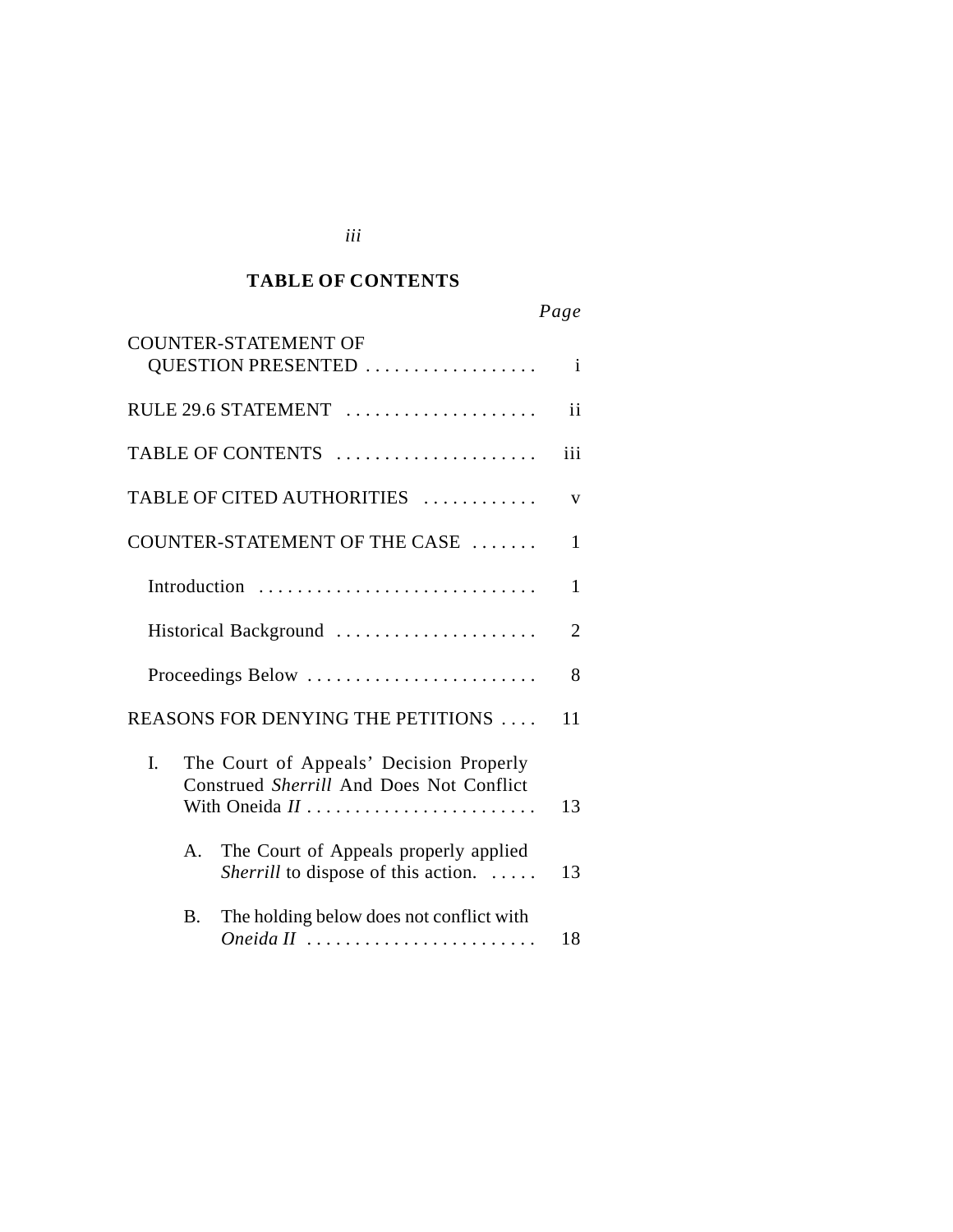### $Contents$

|                                                                                                                                                              | Page |
|--------------------------------------------------------------------------------------------------------------------------------------------------------------|------|
| The Other Issues That Petitioners Raise Do<br>Н.<br>Not Present An Important Federal Question<br>Warranting Review By This Court.                            | 19   |
| A. The application of laches is not<br>inconsistent with 28 U.S.C. $\S$ 2415                                                                                 | 19   |
| The application of laches to the United<br>В.<br>States does not conflict with this Court's<br>decisions or present a question of<br>substantial importance. | 21   |
| CONCLUSION                                                                                                                                                   | 23   |

### *iv*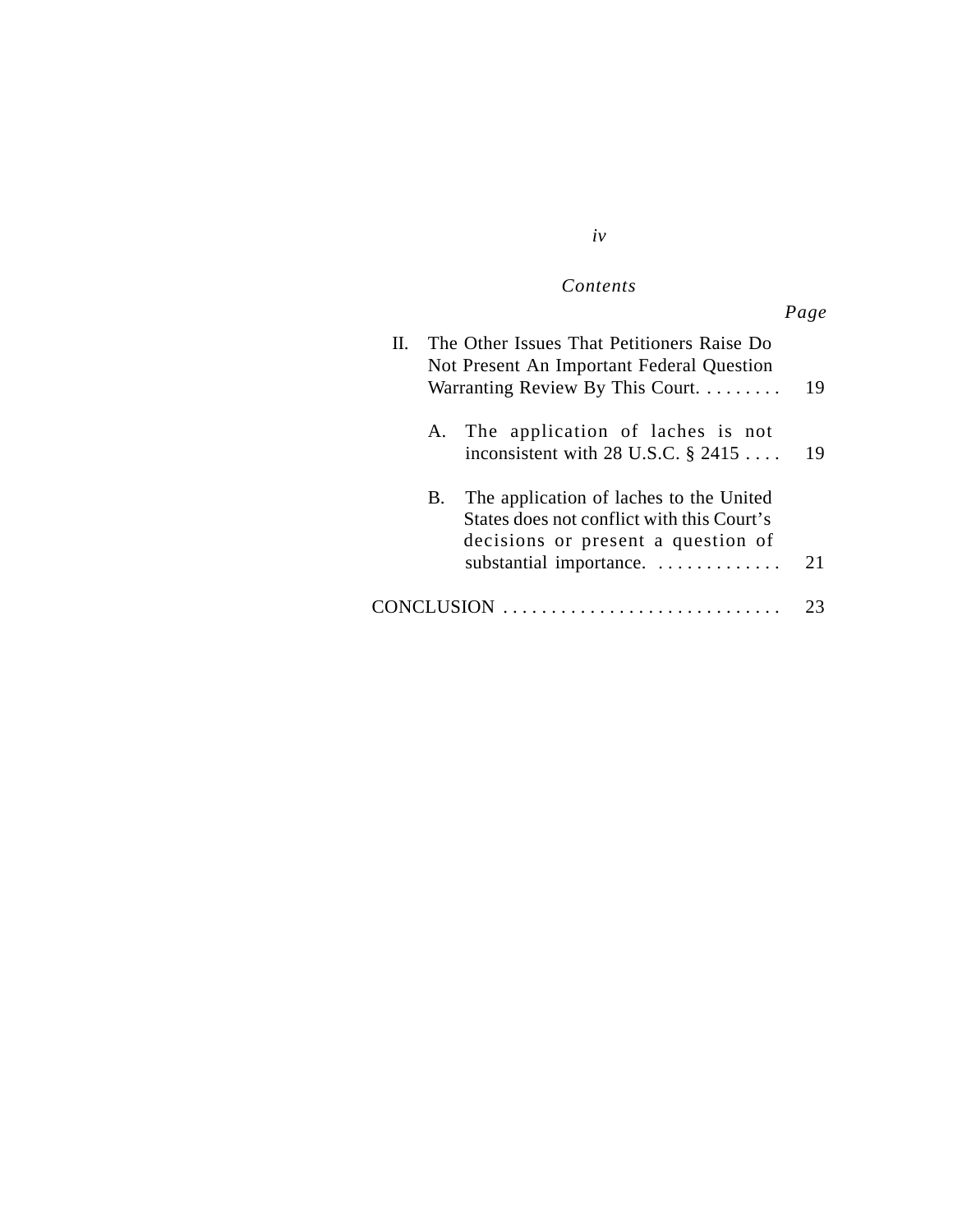### *Cited Authorities* **TABLE OF CITED AUTHORITIES**

*Page*

## **Cases:**

| Alsop v. Riker,<br>$155$ U.S. 448 (1894)<br>20                                                                         |
|------------------------------------------------------------------------------------------------------------------------|
| Blatchford v. Native Village of Noatak,<br>501 U.S. 775 (1991) $\ldots \ldots \ldots \ldots \ldots \ldots \ldots$<br>9 |
| Cayuga Indian Nation v. Carey,<br>89 F.R.D. 627 (N.D.N.Y. 1981)<br>8                                                   |
| Cayuga Indian Nation v. Pataki (Cayuga XII),                                                                           |
| Cayuga Indian Nation v. Pataki (Cayuga VIII),<br>1999 U.S. Dist. LEXIS 5228 (N.D.N.Y. 1999).<br>10                     |
| Cayuga Indian Nation of New York<br>v. Pataki (Cayuga XI),<br>79 F. Supp. 2d 66 (N.D.N.Y. 1999)  10, 15, 17            |
| Cayuga Nation v. United States,                                                                                        |
| Cayuga Nation v. United States,<br>36 Ind. Cl. Comm. 75 (1975) $\ldots$<br>6                                           |
| City of Sherrill v. Oneida Indian Nation,                                                                              |

*v*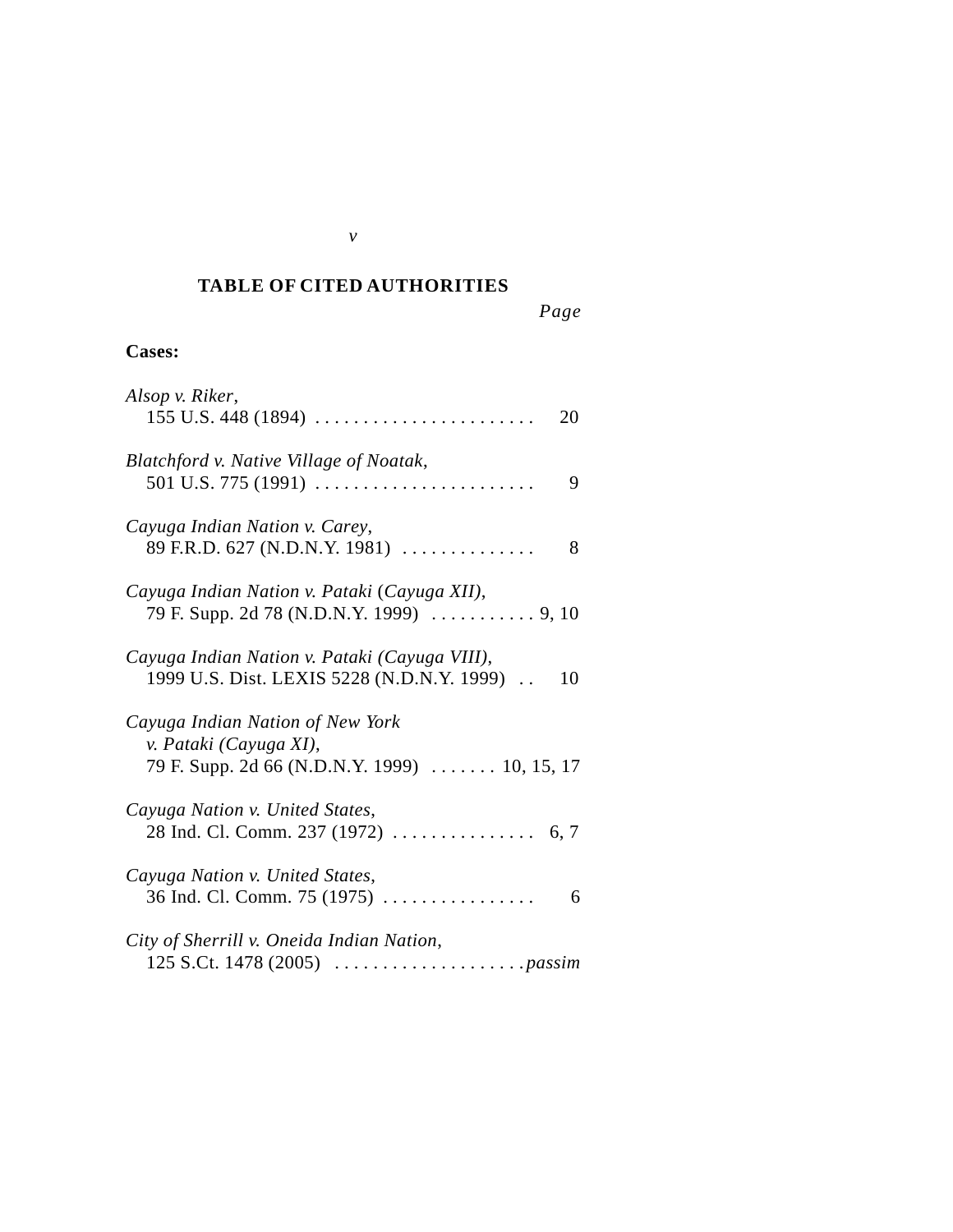# *Cited Authorities*

*vi*

| County of Oneida<br>v. Oneida Indian Nation (Oneida II),                                                           |    |
|--------------------------------------------------------------------------------------------------------------------|----|
| Felix v. Patrick,                                                                                                  | 13 |
| Gardner v. Panama R. Co.,<br>$342$ U.S. 29 (1951)                                                                  | 21 |
| <b>Heckler v. Community Health Services</b><br>of Crawford County, Inc.,                                           | 21 |
| Heckman v. United States,<br>$224$ U.S. 413 (1912)                                                                 | 22 |
| Holmberg v. Armbrecht,<br>$327$ U.S. 392 (1946)                                                                    | 20 |
| Kountze v. Omaha Hotel Co.,<br>$107$ U.S. 378 (1883)                                                               | 16 |
| McKnight v. Taylor,<br>$42 \text{ U.S. } 161 \text{ (1843)} \dots \dots \dots \dots \dots \dots \dots \dots \dots$ | 20 |
| Occidental Life Ins. Co. v. EEOC,<br>$432$ U.S. $355$ (1977)                                                       | 21 |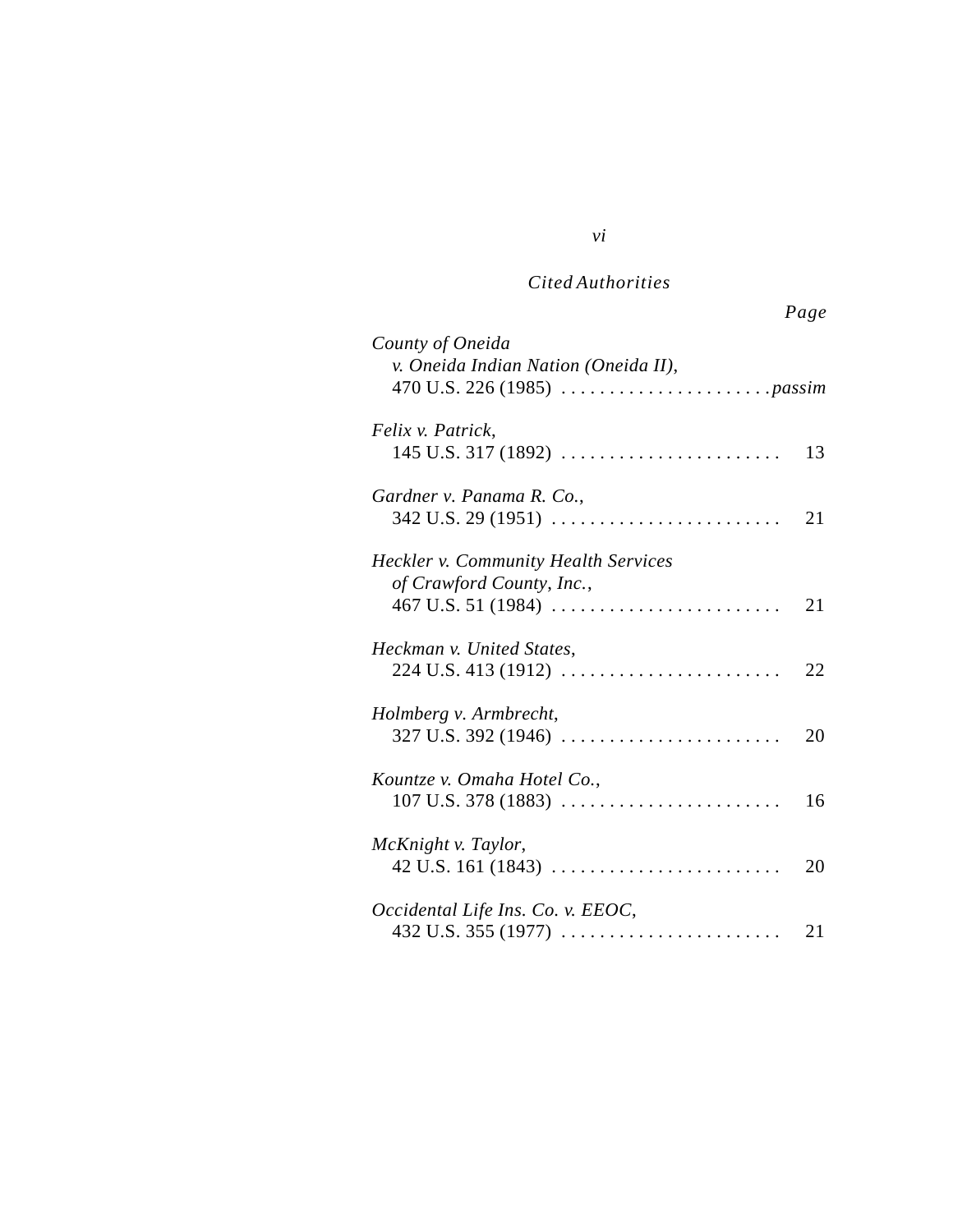# *Cited Authorities*

|                                                                 | Page |
|-----------------------------------------------------------------|------|
| Oneida Indian Nation<br>v. County of Oneida (Oneida I),         |      |
| <b>Oneida Indian Nation of New York</b><br>v. County of Oneida, |      |
| 214 F.R.D. 83 (N.D.N.Y. 2003)                                   | 17   |
| Roberts v. Cooper,                                              | 16   |
| United States v. Beebe,                                         | 22   |
| United States v. Minnesota,                                     |      |
| United States v. Mottaz,                                        |      |
| Yankton Sioux Tribe v. United States,                           | 13   |
| <b>United States Constitution:</b>                              |      |

|--|--|--|

# *vii*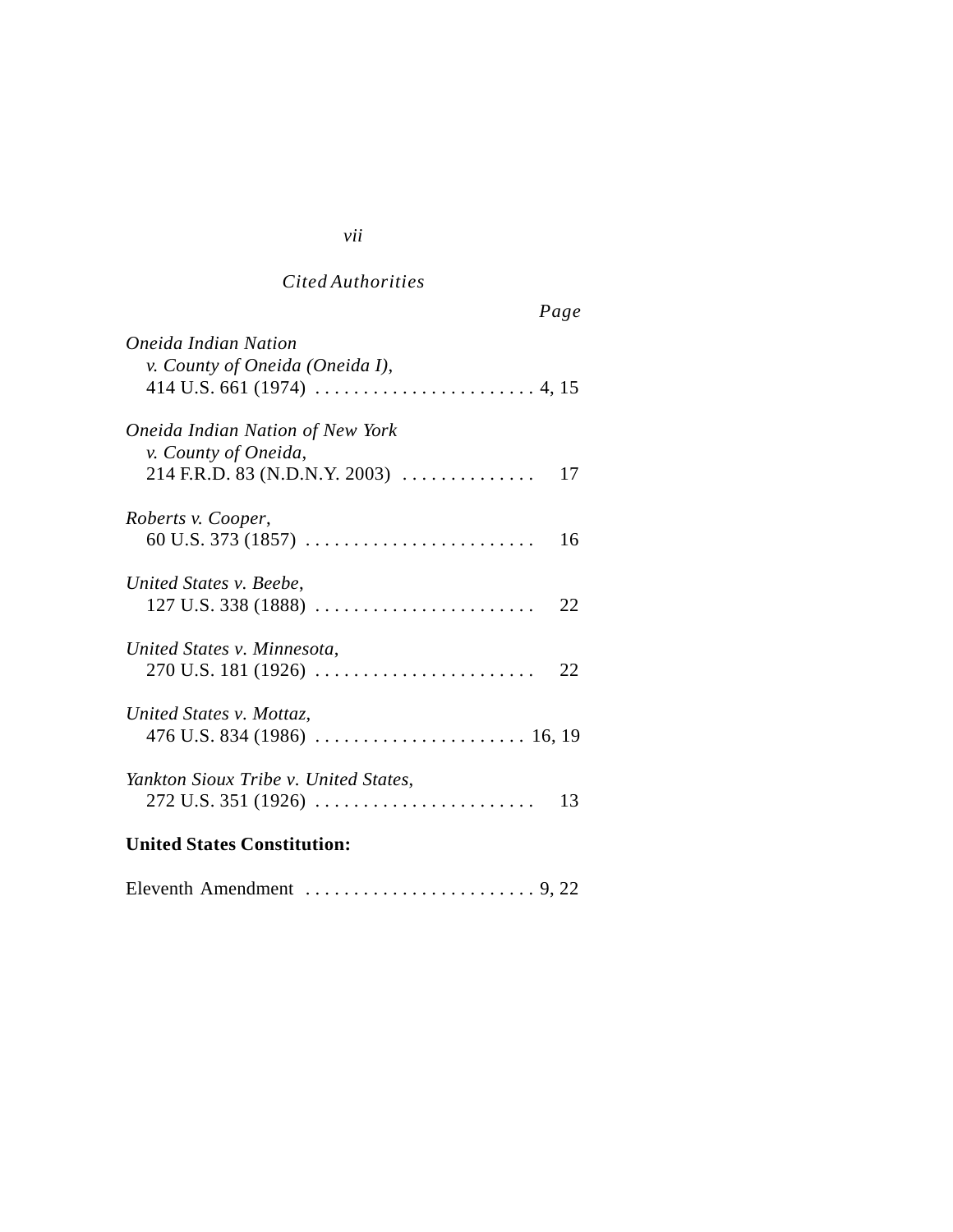### *Cited Authorities*

*viii*

# **Federal Statutes and Treaties:**

| Indian Claims Commission Act,<br>ch. 959, $\S$ 2, 60 Stat. 1049 (1946)                    | 20             |
|-------------------------------------------------------------------------------------------|----------------|
| Indian Trade and Intercourse Act                                                          |                |
|                                                                                           |                |
|                                                                                           | $\overline{4}$ |
|                                                                                           | 5              |
| 25 U.S.C.                                                                                 |                |
|                                                                                           | 5              |
| $§ 640d-17(b) \ldots \ldots \ldots \ldots \ldots \ldots \ldots \ldots$                    | 20             |
| 28 U.S.C.                                                                                 |                |
| $§ 2415 \ldots \ldots \ldots \ldots \ldots \ldots \ldots \ldots \ldots \ldots 12, 19, 20$ |                |
|                                                                                           |                |
| Treaty of November 11, 1794                                                               |                |
| (Treaty of Canandaigua)                                                                   |                |
|                                                                                           | 3              |
|                                                                                           | 3              |
| Treaty of January 15, 1838                                                                |                |
|                                                                                           | 6              |
|                                                                                           | 6              |
|                                                                                           | 6              |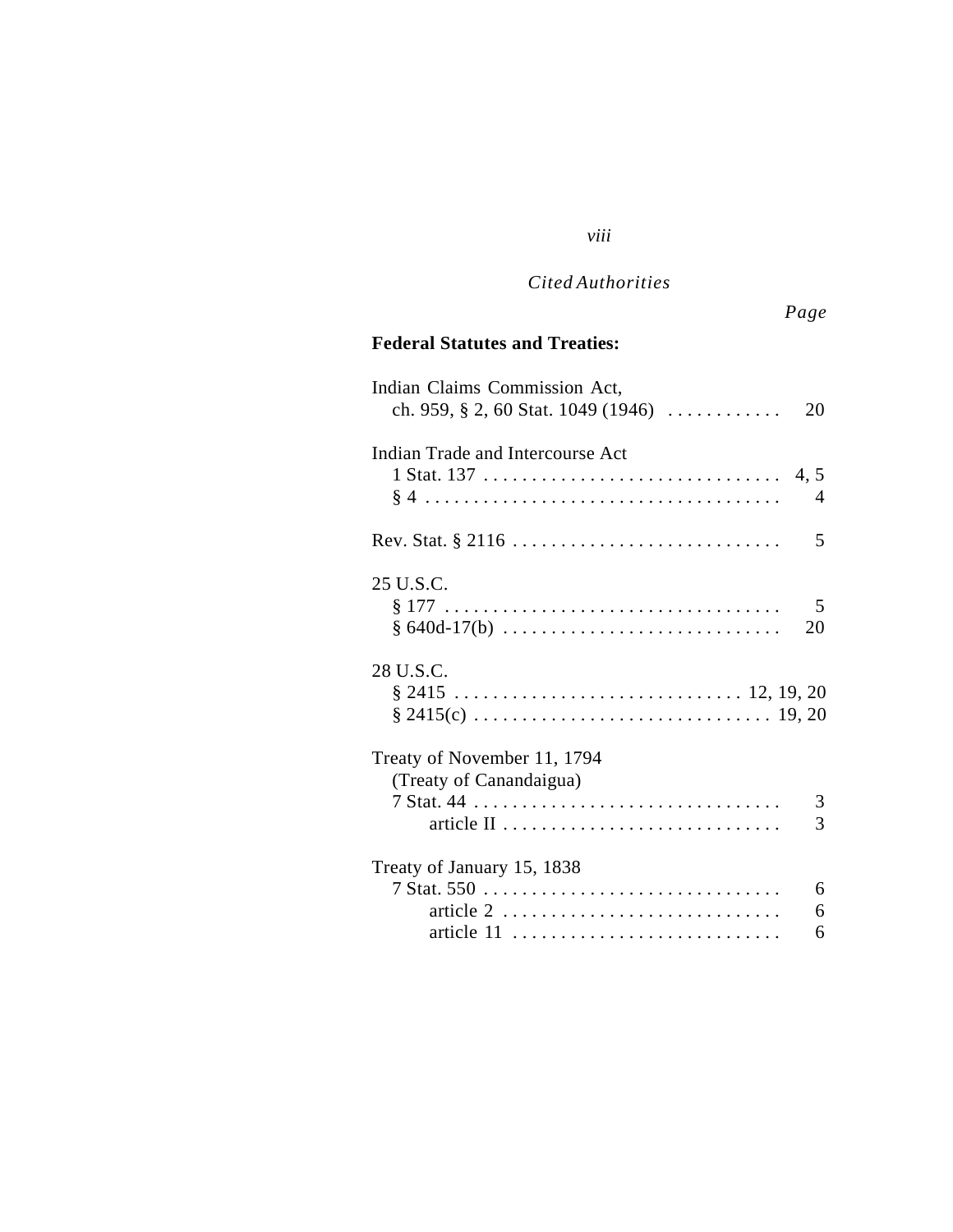### *ix*

*Cited Authorities*

# *Page*

| <b>Federal Rules and Regulations:</b> |  |
|---------------------------------------|--|
|                                       |  |
|                                       |  |
| <b>Court Rules:</b>                   |  |
| Second Circuit Rule $32(d)$           |  |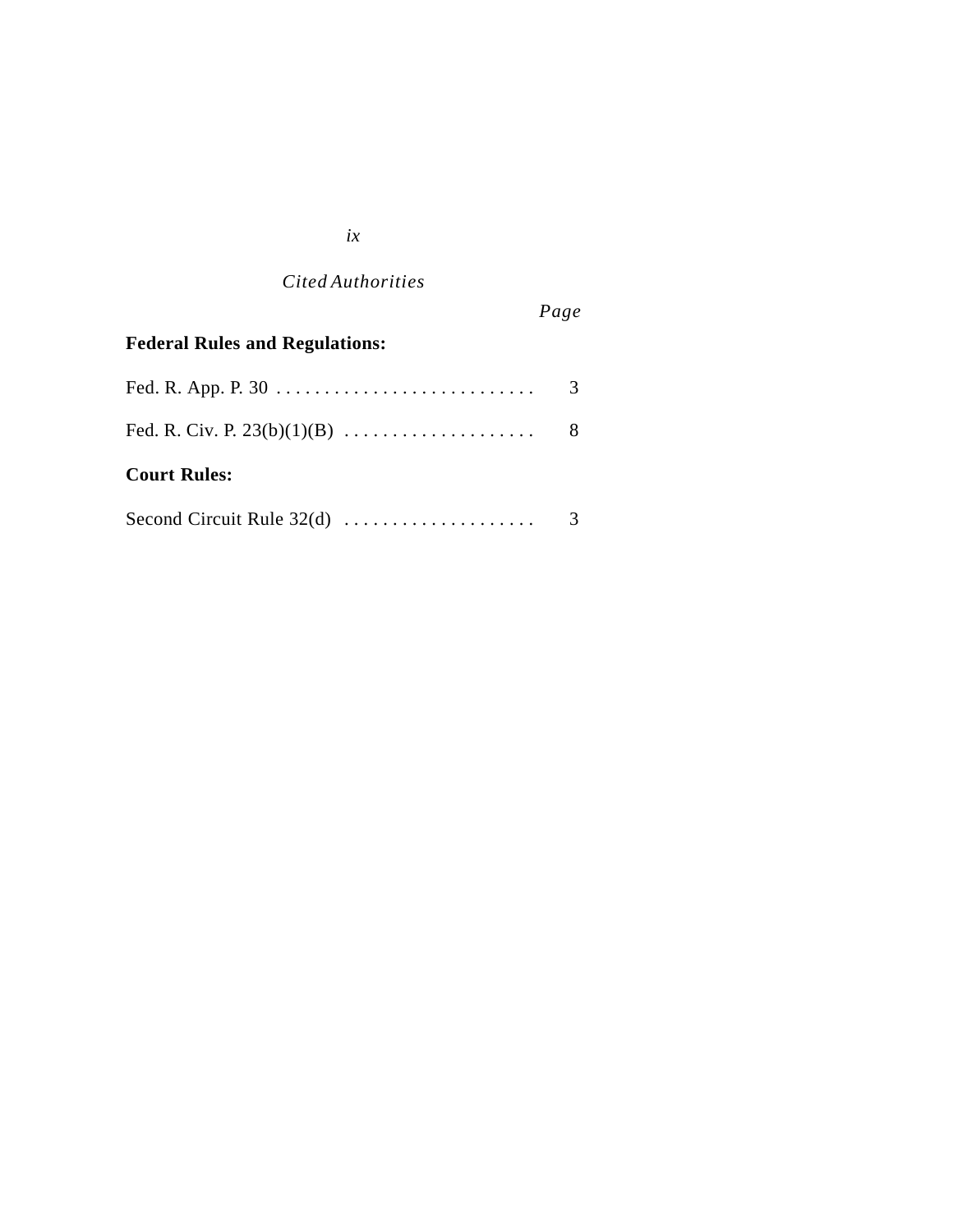#### **COUNTER-STATEMENT OF THE CASE**

#### **Introduction**

In 1795 and 1807, the Cayuga Indian Nation entered into two treaties ceding to New York State their interest in 64,015 acres (100 square miles) of land around the northern part of Cayuga Lake in Cayuga and Seneca Counties. During the intervening 200 years, non-Indians have occupied this land almost entirely, and New York State and the counties have exercised jurisdiction and sovereignty there. Before this lawsuit, the Cayugas never sought title to or possession of the land. In addition, until it belatedly intervened in this matter, the United States, which knew of both treaties when they were signed, had long asserted that New York did not violate federal law when it entered into the treaties.

The long-settled status of the title to this land ceded by the Cayugas was abruptly thrown into question in 1980 when the Cayuga Indian Nation of New York (the "Nation") filed this lawsuit, claiming for the first time in nearly 200 years that it has a current exclusive right to possess the land and seeking to eject the thousands of current landowners. In 1981, the Seneca-Cayuga Tribe of Oklahoma (the "Tribe") joined in the Nation's challenge, as did the United States in 1992, both filing substantially similar complaints seeking to revive the Cayugas' ancient possessory rights and eject current landowners. See U.S. App. 350a.<sup>1</sup> The district court agreed with petitioners that the treaties violate federal law but refused to eject the current occupants, instead awarding

<sup>1.</sup> We refer to the United States Appendix in docket no. 05-978 as "U.S. App. " and to the Tribal Petitioners' Appendix in docket no. 05-982 as "Tr. App. ".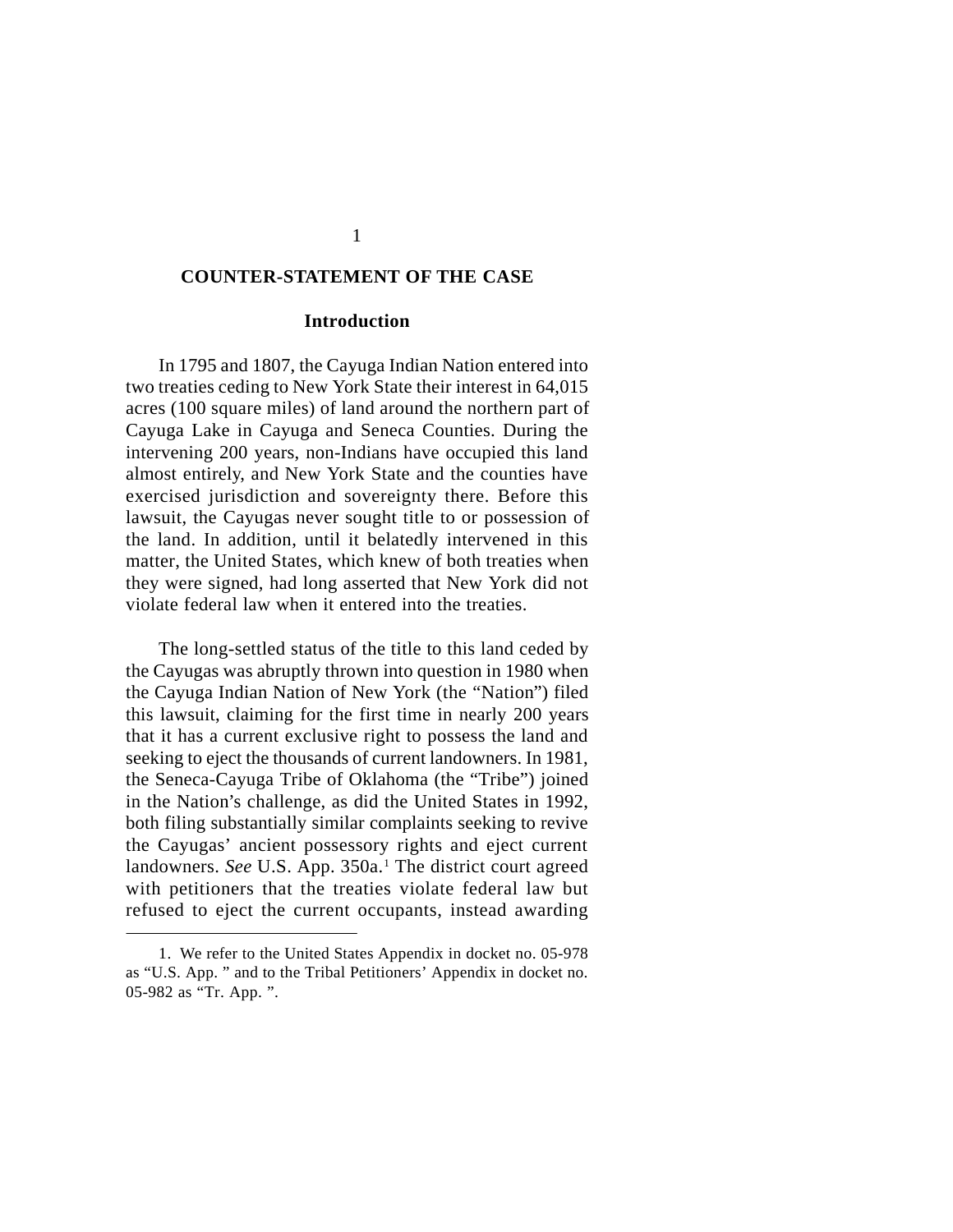nearly a quarter billion dollars in damages against New York State as compensation for the Cayugas' purported loss of possession, including prejudgment interest. In their crossappeals, the Nation and the Tribe again sought to eject the current landowners and regain possession of the land.

The court of appeals reversed, holding that this Court's recent decision in *City of Sherrill v. Oneida Indian Nation*, 125 S. Ct. 1478 (2005) ("*Sherrill*"), bars these possessory claims. U.S. App. 1a-50a. The court of appeals correctly found that *Sherrill* negates any continuing tribal right to possess the disputed lands, and precludes any relief, including damages, based on that right. There is no dispute among the circuits on this point. Accordingly, the decision below does not merit this Court's review.

#### **Historical Background**

From 1795, when they relinquished nearly all the land at issue in this case, until 1980, when this action began, neither the Cayugas nor the United States ever sought to return the Cayugas to possession of this land. To the contrary, the Cayugas accepted payments in exchange for their lands, and the United States repeatedly stressed the validity of the transfers in which the Cayugas ceded their interest to the State.

The Cayugas fled their homeland after siding with the British during the American Revolution and facing a confederal and state military campaign against them. U.S. App. 192a, 196a-199a. In 1784, the Cayugas and the other tribes who had sided with the British made peace with the United States and New York State. U.S. App. 204a;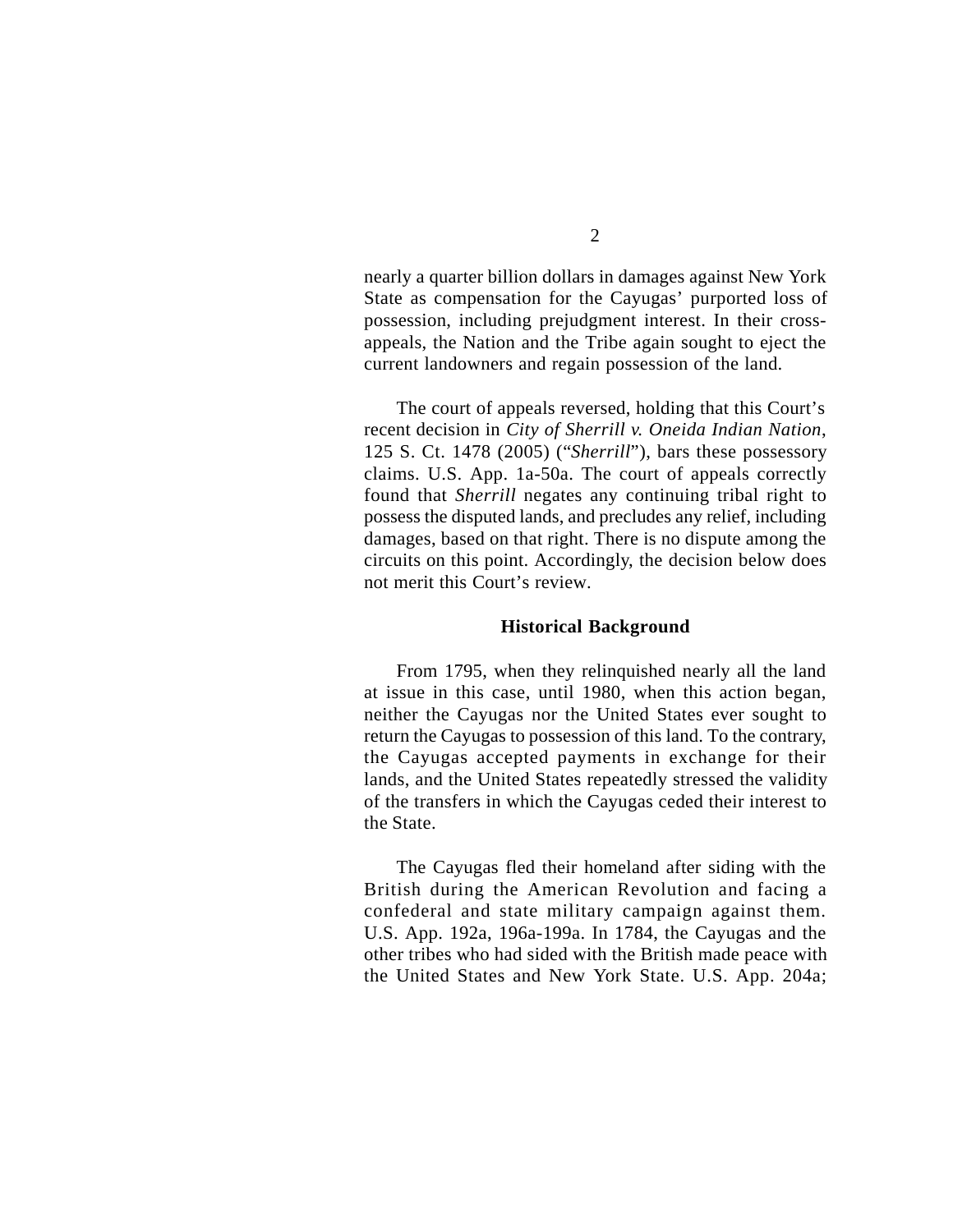SPA 628-630.<sup>2</sup> By then, some Cayugas who abandoned their lands during the war had settled in Canada. U.S. App. 202a. The majority of Cayugas who remained in the United States settled near Buffalo Creek, in western New York, with other members of the Iroquois tribes who had settled there after the Revolution. U.S. App. 201a. A small Cayuga minority returned to Cayuga Lake. U.S. App. 201a-202a.

In response to Iroquois attempts to sell their former aboriginal lands privately, U.S. App. 207a-212a, New York Governor George Clinton signed a treaty with the Cayugas in February 1789. SPA 631-634.<sup>3</sup> In that treaty, the Cayugas ceded all their aboriginal lands – approximately 1,600 square miles or 3 million acres – "to the People of the State of New York forever" in exchange for a cash payment and an annuity. New York set aside one hundred square miles of the ceded lands for the common "use and cultivation" of the Cayugas. SPA 632. This parcel is the land at issue here. U.S. App. 213a.

On November 11, 1794, the United States and the Cayugas, among other Iroquois tribes, signed a treaty at Canandaigua, New York. Treaty of November 11, 1794, 7 Stat. 44, Tr. App. 390a-394a. In article II of the Treaty, the United States acknowledged the lands set aside for the Cayugas in the 1789 treaty and authorized the Cayugas to

<sup>2.</sup> "SPA" refers to the two volume Special Appendix filed with the court of appeals pursuant to Second Circuit Rule 32(d). "C.A. App." refers to the Joint Appendix and the Deferred Appendix filed with the court of appeals pursuant to Fed. R. App. P. 30.

<sup>3.</sup> The United States' assertion that the State dealt with minority factions of individual Tribes at the time of the 1789 treaty, "despite Governor Clinton's awareness that Iroquois protocol required consent from authorized representatives of all Six Nations" (U.S. Pet. 3), was expressly rejected by the district court. U.S. App. 220a-222a.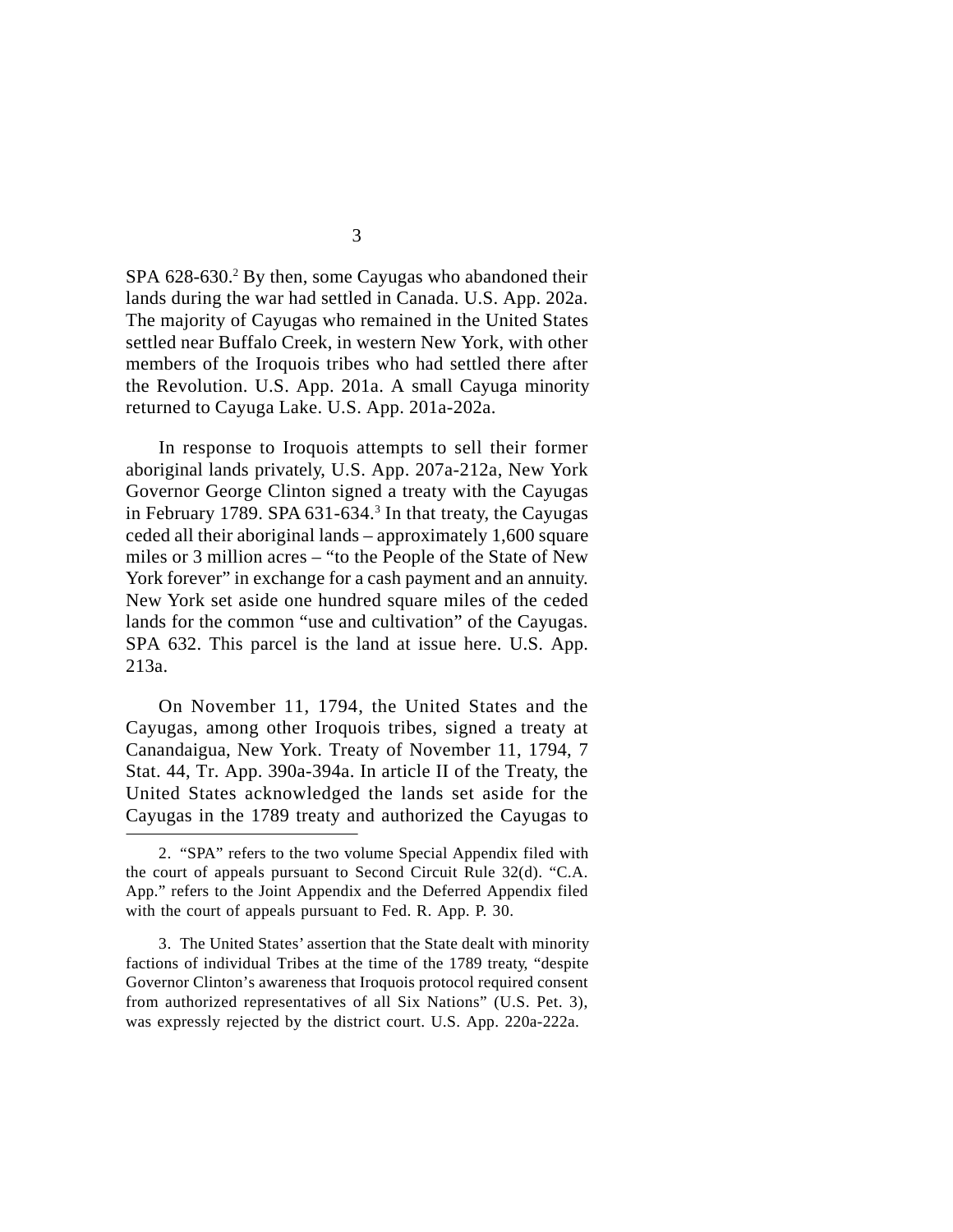sell them to "the people of the United States, who have the right to purchase" (Tr. App. 391a). This provision authorized the Cayugas to sell their land only to New York State because the State held the right of preemption.<sup>4</sup>

During the Canandaigua treaty negotiations, the Cayugas several times asked Timothy Pickering, the United States treaty negotiator, to assist them in selling to New York the lands set aside for them in the 1789 treaty. U.S. App. 242a-244a. Pickering apparently consulted with President Washington, and at the President's direction in January 1795 forwarded to Governor Clinton the Cayugas' request to sell their lands. C.A. App. A9618-A9619.

Thereafter, the United States Attorney General opined that, "unless there be something in the circumstances of the case under consideration to take it out of the general prohibition of the law," the proposed sale required a federal treaty under the 1793 Nonintercourse Act.<sup>5</sup> U.S. App. 253a-254a. New York's

5. On July 22, 1790, Congress passed the first Indian Trade and Intercourse Act. *See* 1 Stat. 137, Tr. App. 384a-385a. Section 4 of that statute is commonly referred to as the Nonintercourse Act. *See id.* On March 1, 1793, Congress revised the Nonintercourse Act, Tr. App. 385a, providing, in part: (Cont'd)

<sup>4.</sup> The "right of preemption" is the underlying fee title to lands subject to the Indian right of occupancy, which ripened into fee simple absolute title when the Indian right of occupancy was extinguished. *See Oneida Indian Nation v. County of Oneida*, 414 U.S. 661, 670 (1974) ("*Oneida I*"). The original thirteen states, including New York, held the right of preemption to lands within their boundaries. *See Sherrill*, 125 S. Ct. at 1483 n.1 ("[i]n the original 13 States, 'fee title to Indian lands,' or 'the pre-emptive right to purchase from the Indians, was in the State'").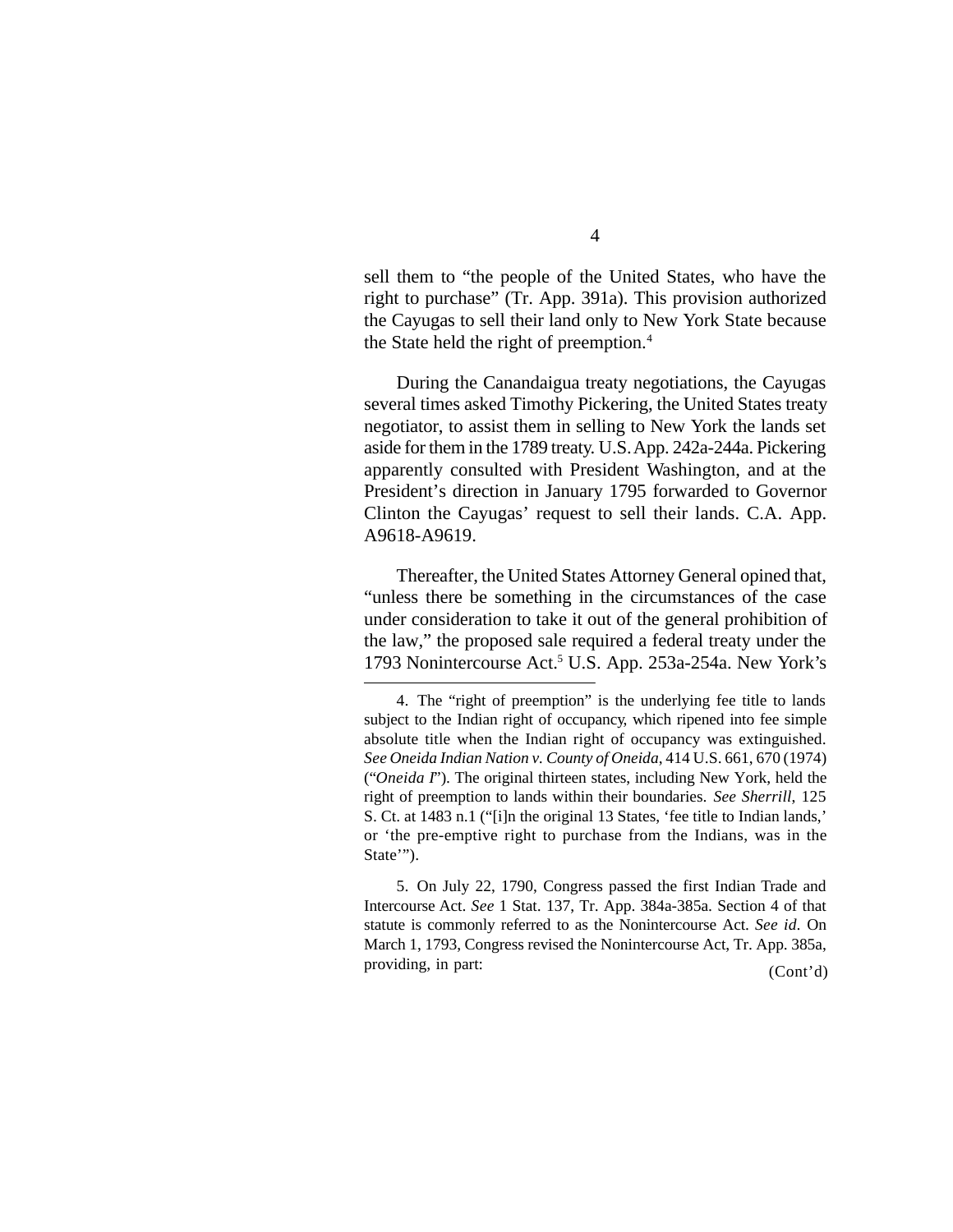new governor, John Jay, observed in response that the 1795 treaty arrangements were completed before he took office and thus he need not decide whether the Nonintercourse Act and the New York statute authorizing the 1795 treaty were constitutional. U.S. App. 259a. After considering the Attorney General's conclusion and Governor Jay's response, President Washington concluded, on the day the 1795 treaty was signed, that if it had already occurred, "any further sentiment *now* on the unconstitutionality of the measure would be recd. too late." U.S. App. 256a.

In the 1795 treaty (SPA 687-690), the Cayugas ceded to the State their rights in 60,815 of the 64,015 acres set aside for them in the 1789 treaty, retaining rights in a two-mile-square tract for the small group of Cayugas still residing at Cayuga Lake. In return, they received a perpetual annuity of \$1,800.<sup>6</sup> U.S. App. 249a. The United States Indian agent for the Six Nations and an interpreter in the federal service attended and

(Cont'd)

<sup>&</sup>quot;[t]hat no purchase or grant of lands, or of any title or claim thereto, from any Indians or nation or tribe of Indians, within the bounds of the United States, shall be of any validity in law or equity, unless the same be made by a treaty or convention entered into pursuant to the constitution; ..."

The Indian Trade and Intercourse Act, including the Nonintercourse Act, was reenacted in 1796, 1799, 1802, 1834 and 1874. The Nonintercourse Act, now Rev. Stat. § 2116, is codified at 25 U.S.C. § 177. U.S. App. 541a.

<sup>6.</sup> The district court rejected the Nation's and the Tribe's assertion that the State acted improperly by entering into the 1795 treaty with the Cayuga majority from Buffalo Creek. *See* U.S. App. 269a-270a; *compare* Tr. Pet. 6.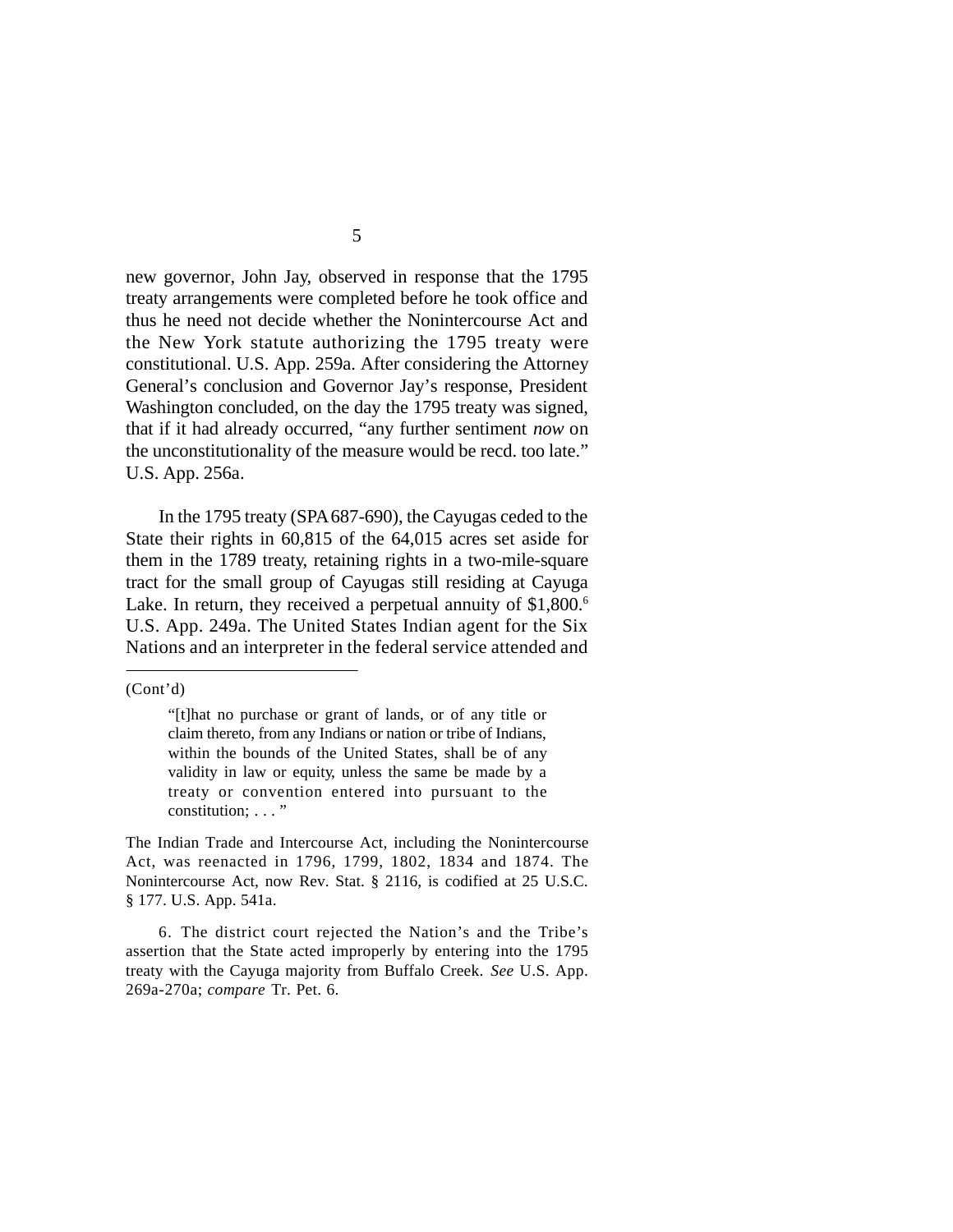signed the treaty as witnesses.<sup>7</sup> U.S. App. 428a-431a. During the eight months between the signing of the 1795 treaty and its ratification by the New York State Legislature (SPA 691- 697), the United States did nothing to void the treaty or even to "notify the State that it deemed that [t]reaty to be invalid under the Nonintercourse Act." U.S. App. 261a. The following year, the land was subdivided, surveyed and then resold to settlers and speculators for more than the Cayugas received, the difference resulting from the subdivision, as well as land speculation and the very generous credit terms offered by the State.

From 1795 until 1992, when it intervened in this action, the United States never questioned the validity of the Cayugas' 1795 and 1807 treaties with New York. Indeed, in the early part of the 19th century, the United States pursued a policy of removing Indian tribes, including the Cayugas, to the western frontier. *See Sherrill*, 125 S. Ct. at 1485. For their part, the Cayugas agreed in an 1838 federal treaty to remove to land set aside for the New York Indians in modernday Kansas "as a future home" and received compensation for relocating. Treaty of January 15, 1838, 7 Stat. 550, arts. 2, 11, SPA 708-710. In 1853 and 1861, the few Cayugas who remained in New York sought, on equitable grounds, additional compensation from the State for the 1795 and 1807 sales, but did not seek to regain sovereignty or exclusive possession of their former land. U.S. App. 295a-296a.

<sup>7.</sup> The United States Indian agent was also present and signed and witnessed the 1807 agreement by which the Cayugas ceded their remaining lands to New York. U.S. App. 429a; *Cayuga Nation v. United States*, 36 Ind. Cl. Comm. 75, 80 (1975). C.A. App. A1012. The United States Indian agents initially transmitted New York's annuity payments to the Cayugas. *See Cayuga Nation v. United States*, 28 Ind. Cl. Comm. 237, 245 (1972). C.A. App. A979.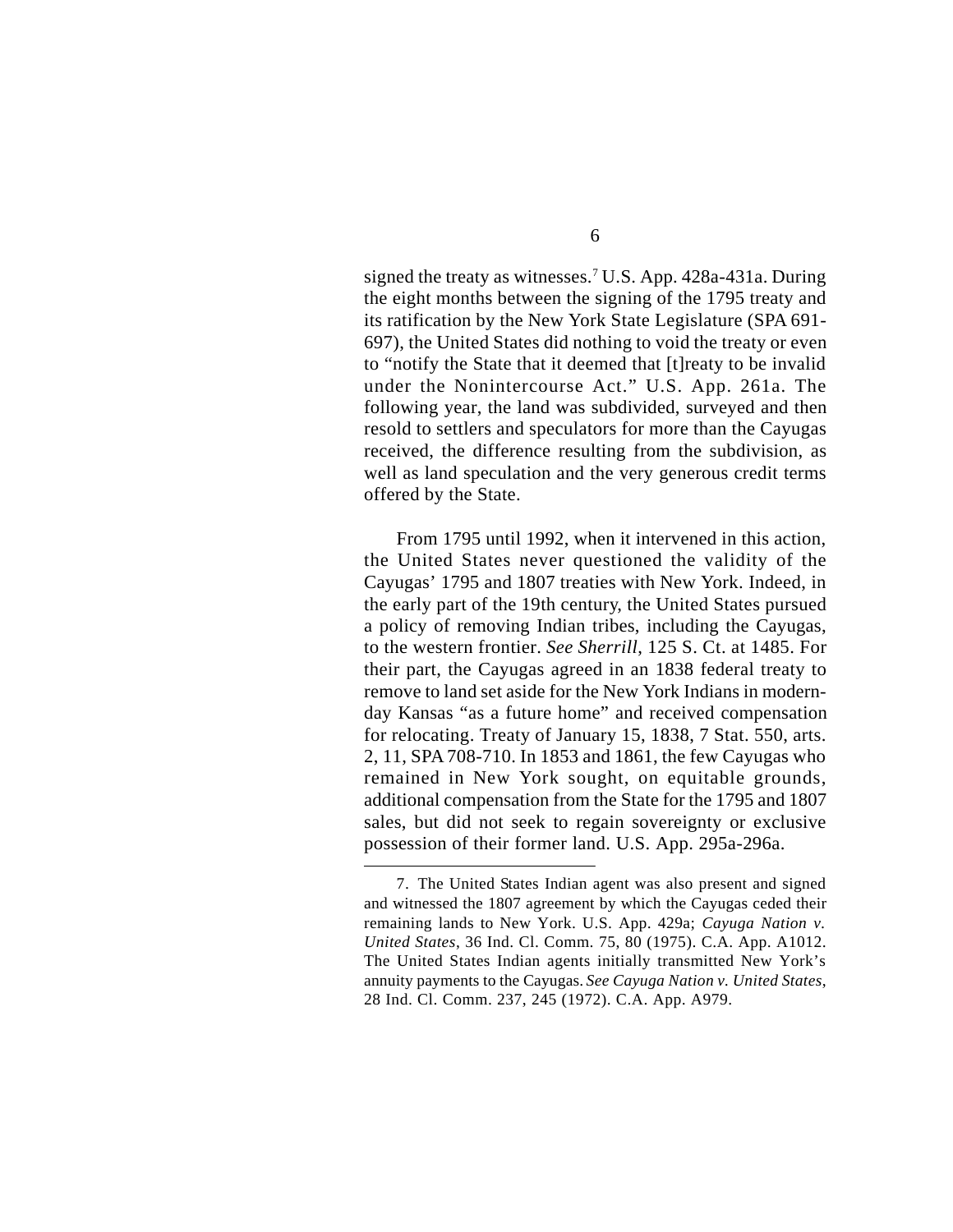Approximately forty years later, the Cayugas remaining in New York again asked for more money from the State. U.S. App. 296a, 458a. In the proceedings that followed, their lawyer wrote that "[t]he Cayugas want no lands of the whites," and that if the additional compensation were used to purchase land, it would be only land located on the Senecas' reservation, where many Cayugas resided. C.A. App. A10470. In 1931, the parties finally settled the claim, thereby averting the Cayugas' 1911 threat to ask the United States to sue the State (C.A. App. A8738- A8745, A10482-A10483). The Nation still receives annual interest payments of more than \$21,000 under the settlement. U.S. App. 458a; SPA 725-726.

In 1951, the Tribe sued the United States in the Indian Claims Commission ("ICC"), claiming that the federal government breached its fiduciary duty by not protecting the Tribe's interests at the 1795 and 1807 treaties with New York. U.S. App. 458a. In defending that lawsuit, the United States argued, contrary to its claims here, that the Canandaigua Treaty did not confer any rights on the tribes and did not divest or impair New York's rights and that the 1795 and 1807 treaties did not violate federal law. <sup>8</sup> C.A. App. A10684-A10694. In 1972, the ICC determined that the United States breached its fiduciary duty to the Tribe, *Cayuga Indian Nation v. United States*, 28 Ind. Cl. Comm. 237, 249-50 (1972), and in 1975, the Tribe and the United States settled the ICC claim for \$70,000, U.S. App. 458a.

<sup>8.</sup> The U.S. made similar arguments in defending New York's conduct before an International Arbitration Tribunal that adjudicated a British claim on behalf of the Canadian Cayugas who had not been paid their share of the New York treaty annuities since just before the War of 1812. U.S. App. 439a-440a; C.A. App. A10540-A10541. In 1926, the Tribunal concluded that the 1795 treaty was subject only to New York law and that the United States did not have an interest in it. C.A. App. A9066-A9068.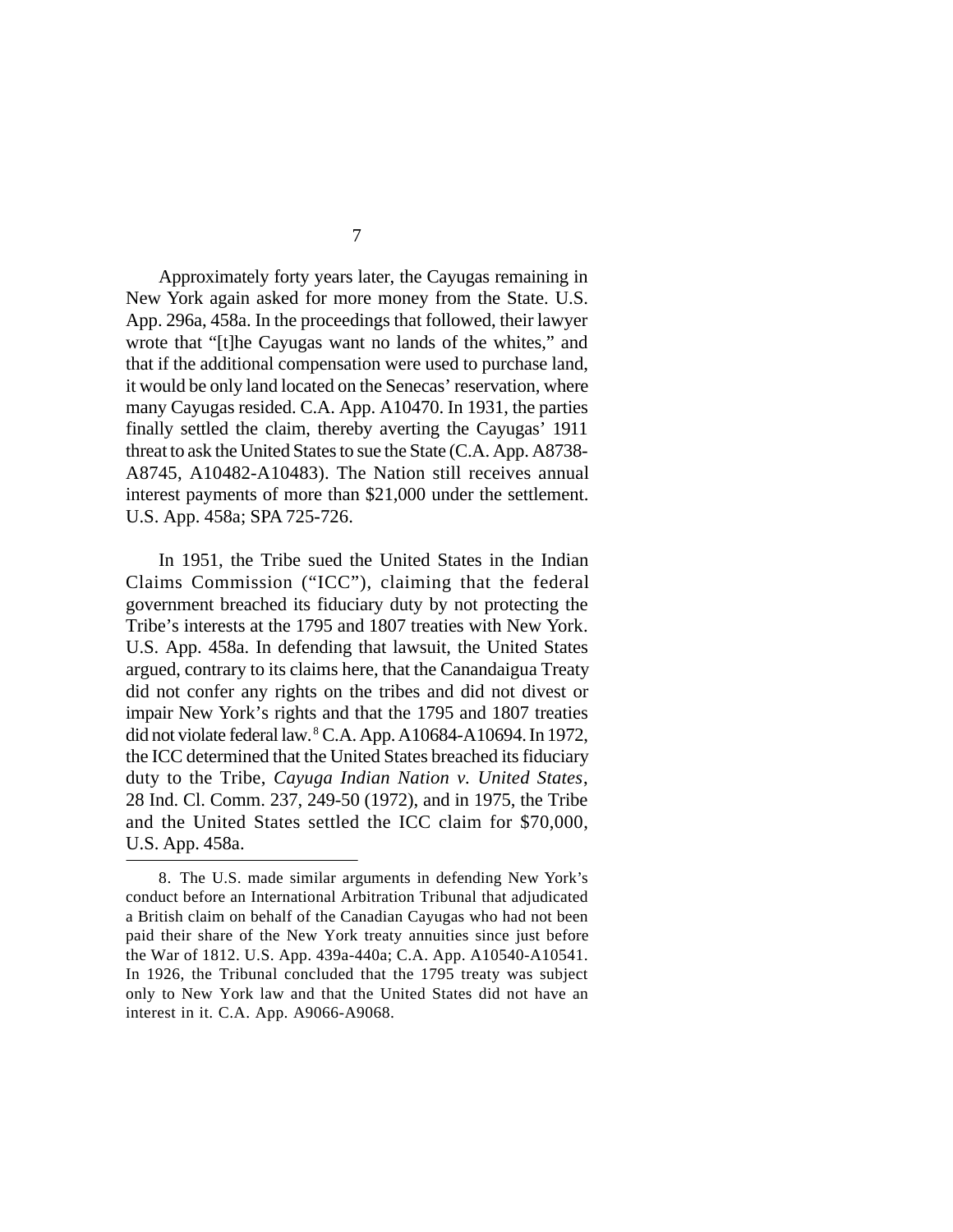#### **Proceedings Below**

The Nation commenced this action in 1980, alleging "that [the 1795 and 1807] transactions are void . . . and that because the present owners and occupiers of the lands within the claim area all trace title to either the 1795 or the 1807 transactions, their titles and interests are void." *Cayuga Indian Nation v. Carey*, 89 F.R.D. 627, 630 (N.D.N.Y. 1981). The Nation sought:

(1) a declaration of their current ownership and right to possess the land in question; (2) an order restoring the plaintiffs to possession of the land and ejecting the defendants; (3) an accounting of all taxes paid on the land from 1795 to the present; [and] (4) trespass damages in the amount of the fair rental value of the land since plaintiffs' dispossession; . . .

U.S. App. 479a. The named defendants included numerous state administrative agencies and officials, Cayuga and Seneca counties, local governmental agencies and officials, utilities, and various commercial and individual landowners. U.S. App. 472a. Thereafter, the Tribe intervened and the district court certified a defendant class of thousands of private landowners pursuant to Fed. R. Civ. P. 23(b)(1)(B). U.S. App. 472a-473a; *Cayuga Indian Nation v. Carey*, 89 F.R.D. at 633.

Defendants then moved to dismiss the complaints for lack of subject matter jurisdiction and for failure to state a claim, but those motions were largely denied in *Cayuga I*.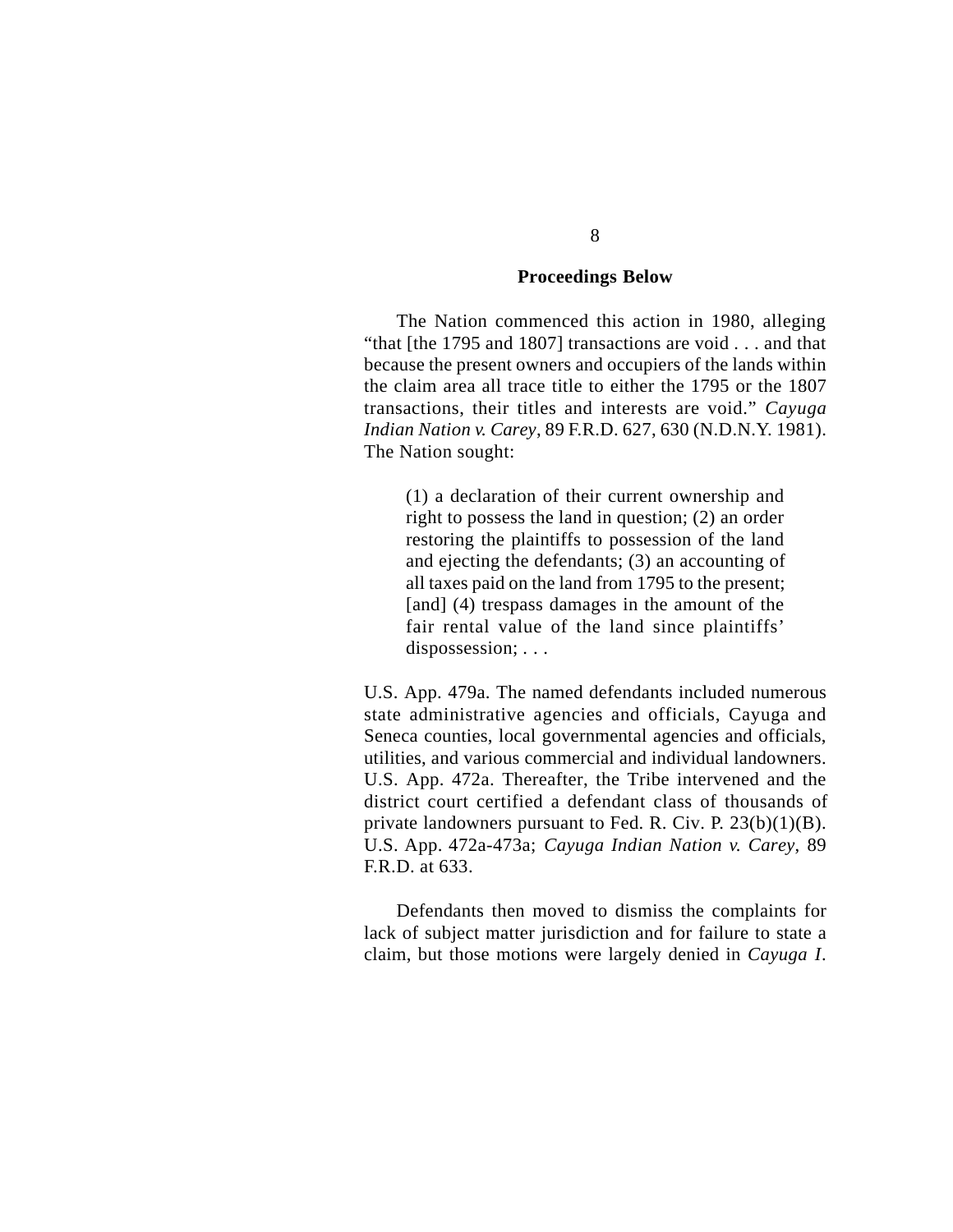U.S. App. 466a-536a.<sup>9</sup> Over the next eight years, the court issued five decisions rejecting numerous defenses raised by respondents and finding that both the 1795 and 1807 treaties violated the Nonintercourse Act. *Cayuga II- Cayuga VI*, Tr. App. 49a. Specifically, the district court rejected the defense of laches based on its conclusion, long before this Court's decision in *Sherrill*, that Second Circuit precedent barred a laches defense. *See* U.S. App. 388a-399a. The court granted partial summary judgment on liability to the Nation and the Tribe against all respondents except the State. U.S. App. 399a.

The State was not subject to liability at that juncture because it had reasserted an Eleventh Amendment immunity defense based on this Court's decision in *Blatchford v. Native Village of Noatak*, 501 U.S. 775 (1991). U.S. App. 391a n.2. In response, the United States intervened in November 1992, C.A. App. A2592-A2601, and the district court eventually granted summary judgment against the State as well. *See Cayuga Indian Nation of New York v. Pataki*, 79 F. Supp. 2d 78, 80-81 (N.D.N.Y. 1999) ("*Cayuga XII*"). The United States sought a declaration that the thousands of current landowners be ejected and an award of trespass damages to the Nation and the Tribe. *See* U.S. App. 359a-360a (all three petitioners sought ejectment); C.A. App. A2597.

During the remedy phase of the litigation, the Nation and the Tribe maintained that they had an exclusive possessory interest in the subject lands and that title lawfully rested with them. U.S. App. 365a. The district court stated

<sup>9.</sup> The district court's seventeen written decisions, identified as *Cayuga I-XVII*, but not including the earliest decisions on class certification and intervention, are listed at Tr. App. 49a-50a.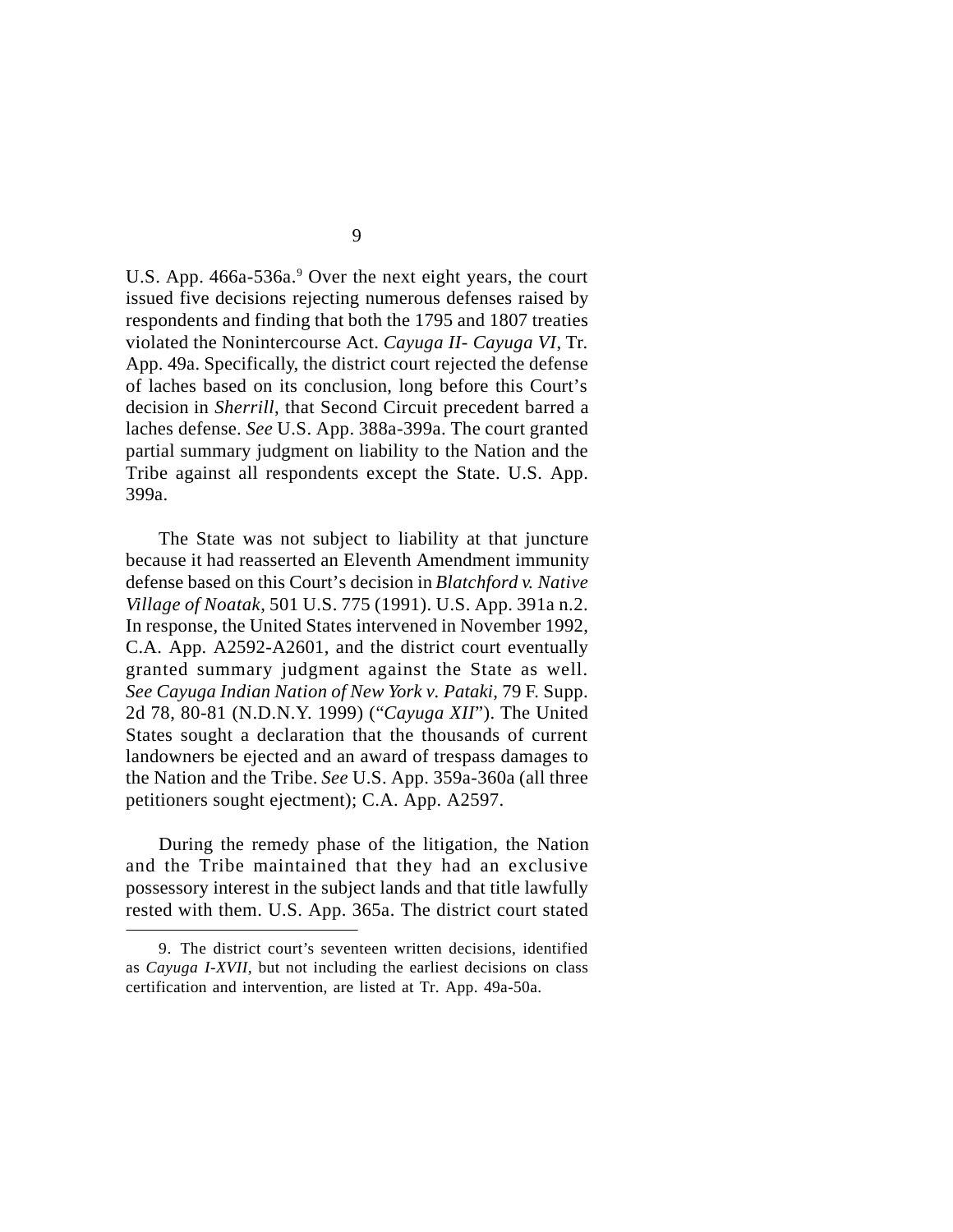that "the state never acquired any legal title to the Cayuga land by virtue of the treaties of 1795 and 1807," C.A. App. A6490, but based on its assessment of equitable factors, ruled that ejectment was not a proper remedy. U.S. App. 359a-387a. The court permitted petitioners at a jury trial to seek trespass damages for the Cayugas' two-century loss of possession and current fair market damages in lieu of ejectment; it also conducted a separate proceeding to determine the extent of any prejudgment interest on the jury verdict. *See Cayuga Indian Nation v. Pataki*, 1999 U.S. Dist. LEXIS 5228 (N.D.N.Y. 1999) ("*Cayuga VIII*"); *Cayuga Indian Nation of New York v. Pataki*, 79 F. Supp. 2d 66 (N.D.N.Y. 1999) ("*Cayuga XI* "); *Cayuga XII*.

The jury awarded petitioners \$35 million in current fair market value damages and approximately \$1.9 million in fair rental value damages (after crediting the State's payments to the Cayugas) for their loss of use and possession from 1795 to the time of the trial. *See* U.S. App. 122a-123a, 126a-127a. Following a bench trial, the court awarded the Nation and the Tribe over \$211 million in prejudgment interest compounded from July 1795, for a total of slightly under \$248 million. U.S. App. 320a-321a. Although the court had allowed petitioners to seek damages only from the State, *Cayuga XI*, 79 F. Supp. 2d at 74, 77, it allowed the non-state respondents to participate in the appeal on liability issues and the Nation and the Tribe to pursue the denial of ejectment against all respondents. *See* U.S. App. 54a-57a, 75a-84a.

On appeal, the Second Circuit dismissed the complaints based on this Court's decision in *Sherrill*, which was issued while the appeal was pending. *See* U.S. App. 1a-27a. The court of appeals found that "*Sherrill's* holding is not narrowly limited to claims identical to that brought by the Oneidas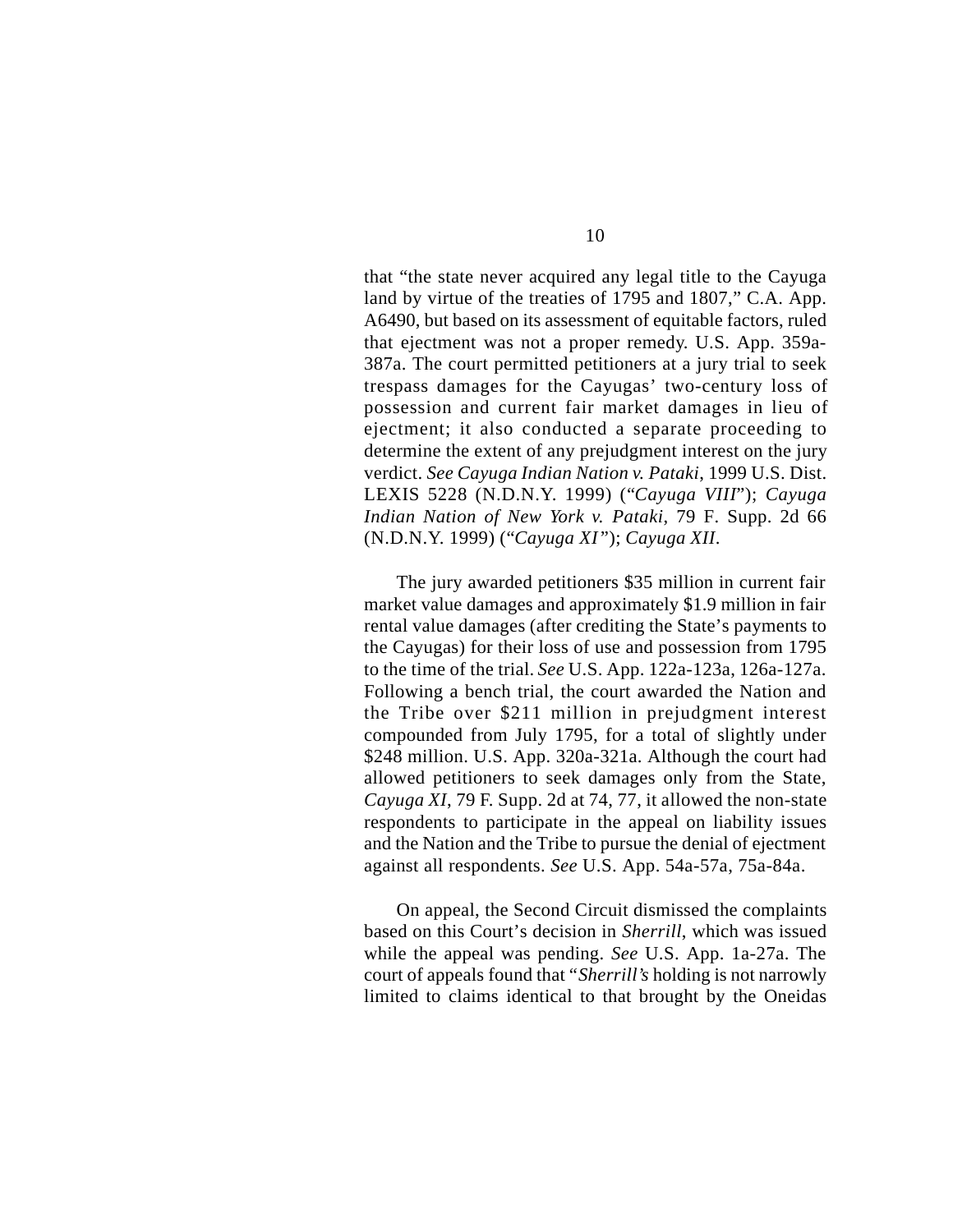. . . but rather, . . . these equitable defenses apply to 'disruptive' Indian land claims more generally." U.S. App. 15a. The court determined that petitioners' claim "sounding in ejectment" is just as disruptive as *Sherrill's* request for reinstatement of sovereignty because it seeks immediate possession of the subject land (*id.* at 16a); that the "the same considerations that doomed the Oneidas' claim in *Sherrill* apply with equal force here" (*id.* at 21a); that damages in lieu of ejectment are barred because ejectment is barred (*id.* at 22a-23a); that petitioners' request for trespass damages is barred because it "is predicated entirely upon [petitioners'] possessory land claim" (*id.* at 23a); and that in this case the United States is subject to the defense of laches (*id.* at 23a-26a) because, *inter alia*, "a suit based on events that occurred two hundred years ago is about as egregious an instance of laches on the part of the United States as can be imagined" (*id.* at 25a). District Judge Hall dissented in part from the majority's dismissal of petitioners' claims for damages, finding them not barred by laches. U.S. App. 36a.

#### **REASONS FOR DENYING THE PETITIONS**

Over twenty years ago, in *County of Oneida v. Oneida Indian Nation*, 470 U.S. 226, 244-45 (1985) ("*Oneida II* "), this Court left open the question whether laches might bar an ancient tribal possessory land claim. But last term, in *Sherrill*, the Court squarely addressed the applicability of delay-based equitable defenses in this context, holding that laches, acquiescence and impossibility barred the Oneida Nation's claim to renewed sovereignty over its former lands because of the inordinate delay in asserting the claim. The Court emphasized that "the unilateral reestablishment of present and future Indian sovereign control, even over land purchased at the market price, would have disruptive practical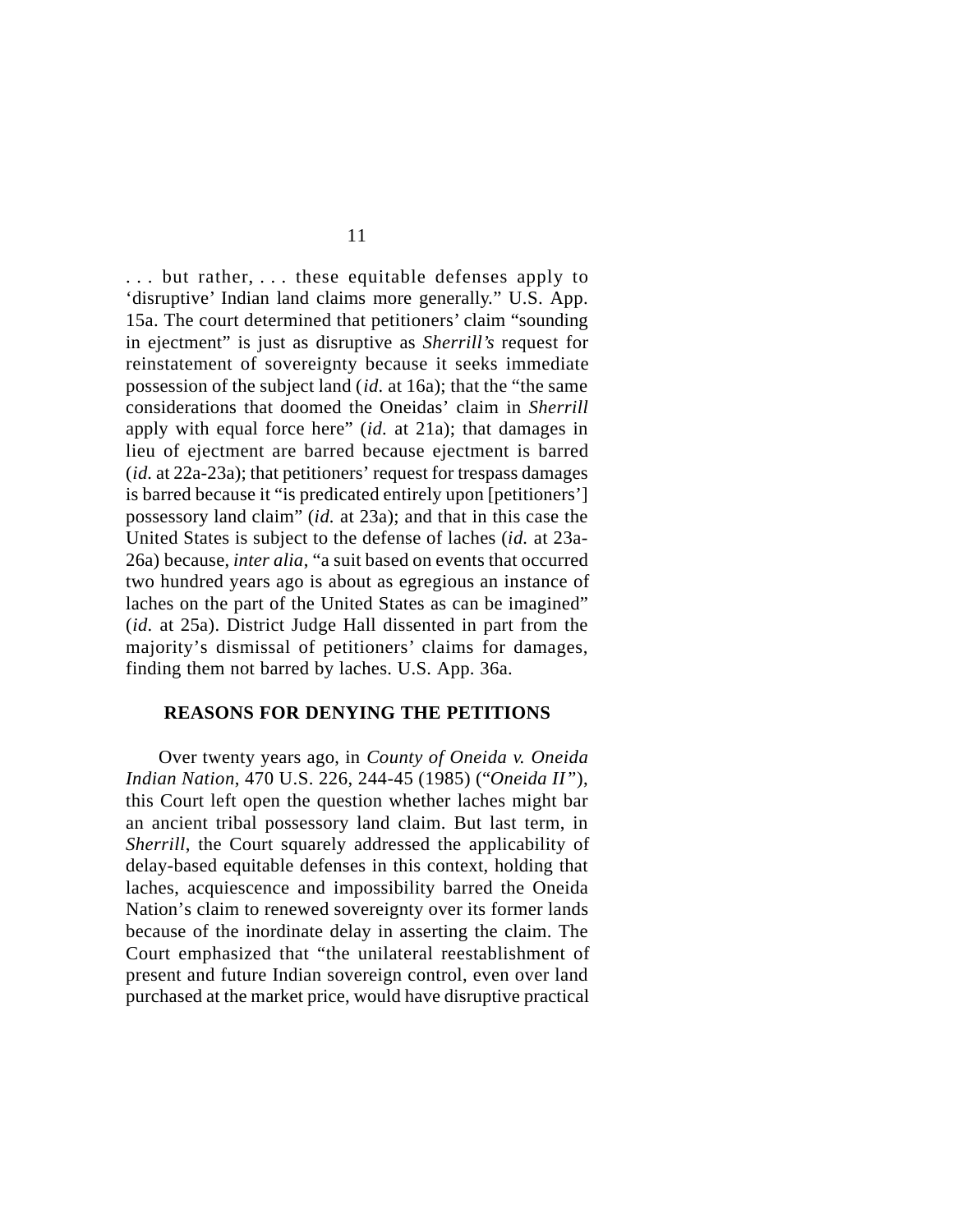consequences" because the resulting checkerboard jurisdiction would seriously burden the administration of state and local governments and adversely affect neighboring land owners. *Sherrill*, 125 S. Ct. at 1493. Because the Oneida Nation sought to "project [its] redress . . . into the present and future," *id.* at 1494 n.14, the claim was inherently disruptive and thus was "best left in repose." *Id.* (quoting *Oneida II*, 470 U.S. at 273 [Stevens, J., dissenting]).

The court of appeals' decision that the same equitable considerations bar a tribal lawsuit claiming an exclusive possessory right to 64,015 acres relinquished by the Cayugas over 200 years ago follows directly from this Court's holding in *Sherrill*, and there is no reason for this Court to revisit the issues it decided just last term. The central claim underlying any relief here is the equally disruptive assertion that the 1795 and 1807 treaties are void and thus that the Cayugas' exclusive right of possession continues today. The district court judgment created continuing uncertainty, casting doubt on land title and marketability. There is no conflict among the circuits on this issue, and the Nation and the Tribe concede that "no Circuit split is ever likely to develop." Tr. Pet. 4. Nor do petitioners' claims that the application of laches contravenes the congressional policy set forth in 28 U.S.C. § 2415 and that laches cannot apply to the United States raise important federal questions meriting review. Accordingly, a grant of certiorari is unwarranted.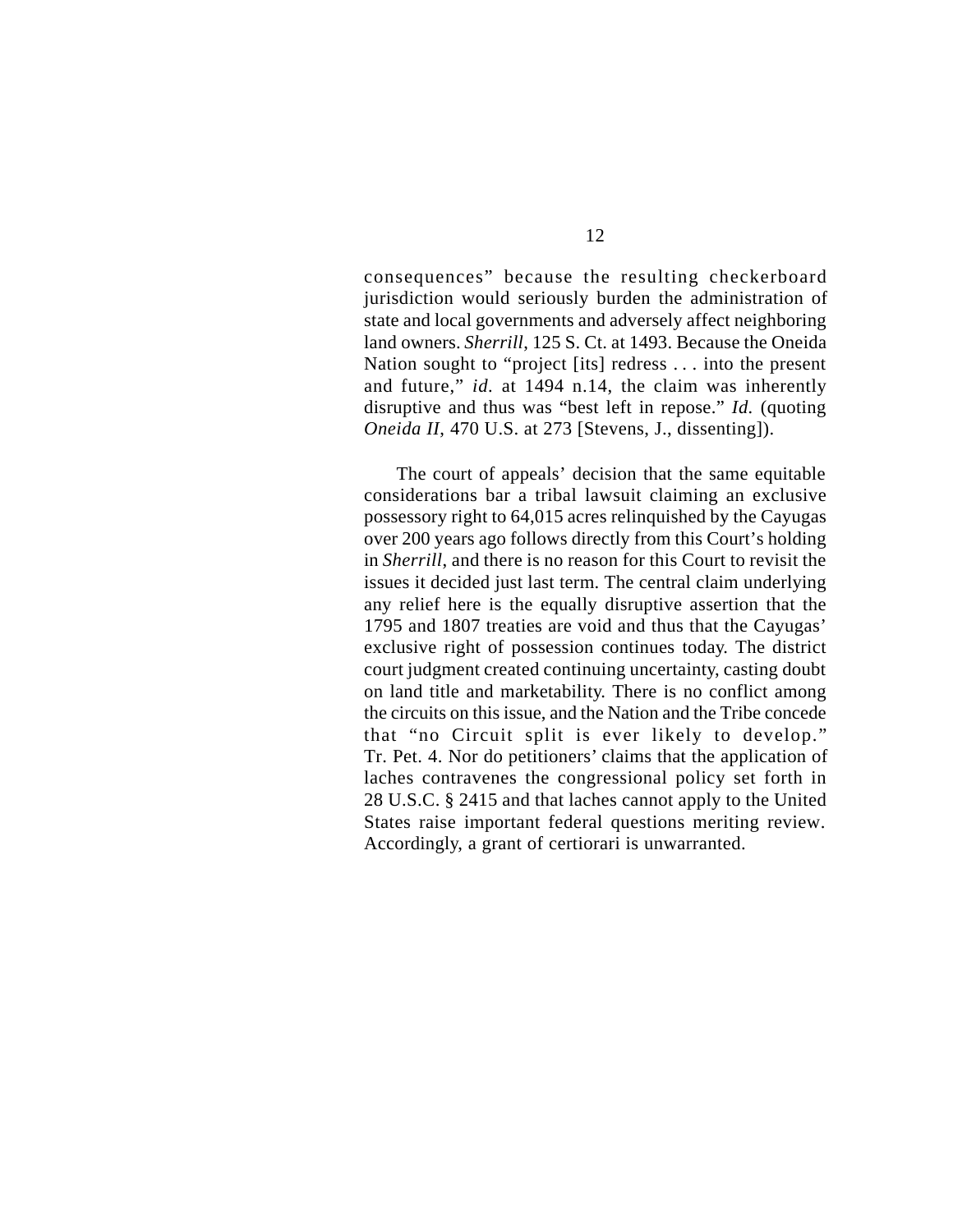### **I. The Court of Appeals' Decision Properly Construed** *Sherrill* **And Does Not Conflict With** *Oneida II***.**

### **A. The Court of Appeals properly applied** *Sherrill* **to dispose of this action.**

The court of appeals correctly determined that the federal delay-based doctrines that foreclosed relief in *Sherrill* are equally applicable to an asserted possessory right, and thus bar restoration of the disputed lands to tribal possession. *Sherrill* itself relied on *Yankton Sioux Tribe v. United States*, 272 U.S. 351, 357 (1926), and *Felix v. Patrick*, 145 U.S. 317, 334 (1892), where this Court refused to award possession of former Indian lands because of "the impracticability of returning to Indian control land that generations earlier passed into" the hands of "innumerable innocent purchasers." *See Sherrill*, 125 S. Ct. at 1492-93 (quoting *Yankton*, 272 U.S. at 357).<sup>10</sup> *Sherrill* also noted approvingly the refusal of the same district judge who handled this case to eject 20,000 private landowners in the Oneida land claim. *See Sherrill*, 125 S. Ct. at 1489, 1493.

The court of appeals properly viewed these same considerations as dispositive here. U.S. App. 21a; *see Sherrill*, 125 S. Ct. at 1490. The treaties in dispute are ancient and the rights under them long thought settled. For generations, the property has been owned by "innumerable innocent purchasers." *Id.* at 1493. Since before 1800, most

<sup>10.</sup> Contrary to the claim by the United States, U.S. Pet. 16, the Supreme Court did not award damages to the Indians in *Yankton* and *Felix* for the lands that were then in the hands of the innocent purchasers. *See Yankton*, 272 U.S. at 359 (awarding just compensation for an Indian-owned quarry tract that the United States had taken and possessed); *Felix*, 145 U.S. at 335 (affirming decree dismissing the bill).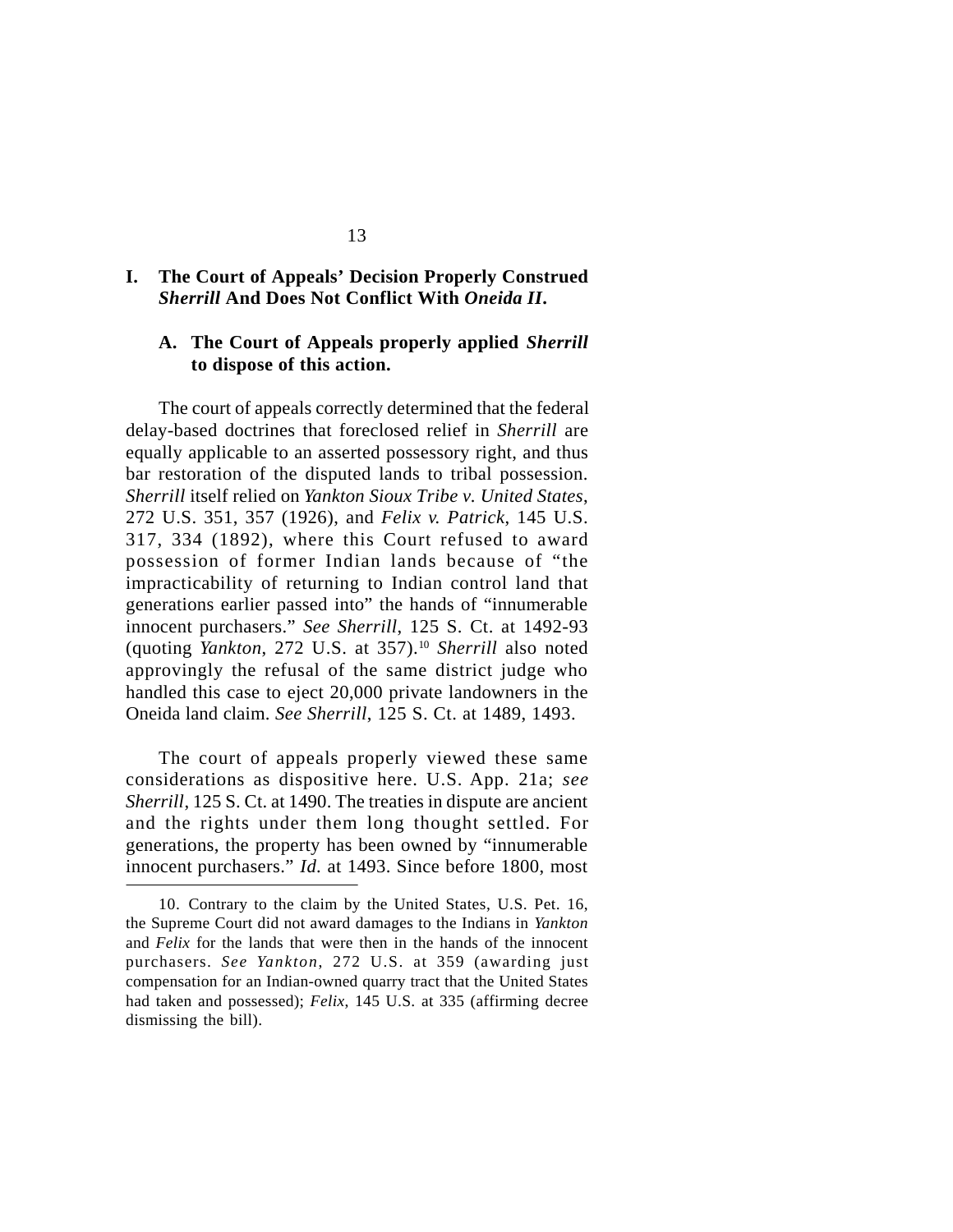of the Cayugas have resided elsewhere, and the area and its inhabitants are distinctly non-Indian in character. U.S. App. 21a. Additionally, subsequent landowners developed the lands from an empty wilderness to the many towns, villages and improvements in the region, and the lands are worth incalculably more than they were when the Cayugas sold them over 200 years ago. Finally, as in *Sherrill*, and as discussed at Point II. B. below, "[f]rom the early 1800's into the [1990's], the United States largely accepted, or was indifferent to . . . the validity *vel non* of the [Cayugas'] sales to the State." *Sherrill*, 125 S. Ct. at 1490. Thus, as even the dissent below recognized, *Sherrill* "supports the majority's conclusion that the plaintiffs cannot obtain ejectment of those currently in possession of" the Cayugas' former land. U.S. App. 28a.

Petitioners do not seriously dispute this holding here, electing instead to ignore more than two decades of litigation in this dispute during which they claimed title and possession of the lands, and arguing that laches cannot bar a damages judgment. *Cf.* U.S. App. 16a ("[petitioners'] claim is and has always been one sounding in ejectment"). But this contention that *Sherrill* did not foreclose the vindication of petitioners' possessory claim by an award of damages provides no basis for a grant of certiorari. *See* U.S. Pet. 15; Tr. Pet. 18-19. Their argument ultimately fails, as the court of appeals concluded, because petitioners' requests for declaratory and monetary relief are inextricably intertwined with the underlying possessory claim. Any relief here would flow directly from the finding that the Cayugas are entitled to possession. Rejection of that disruptive claim due to equitable considerations of laches, acquiescence and impossibility likewise precludes any relief, including money damages.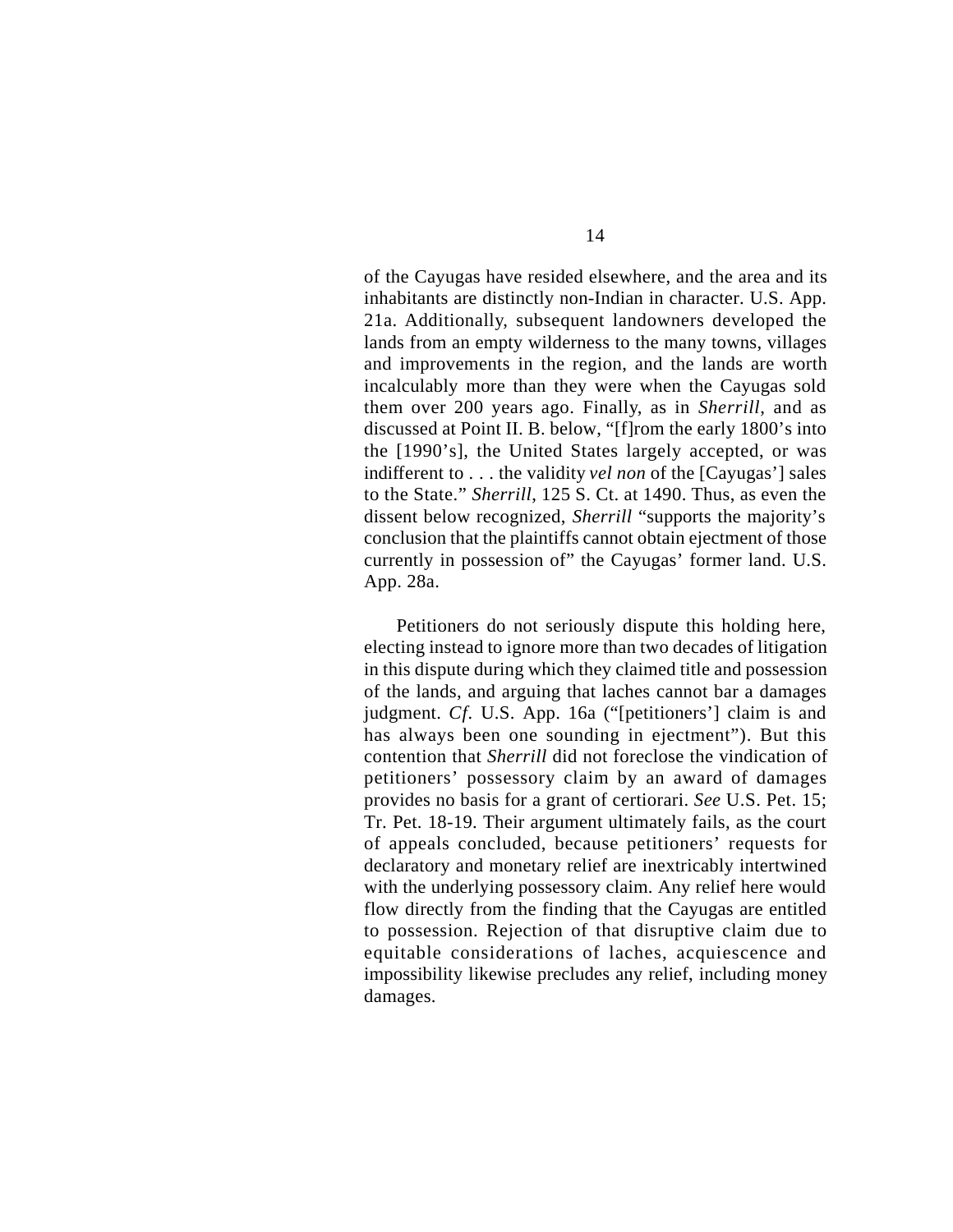This matter has always been properly characterized as an ejectment action based on the Cayugas' loss of their former lands.<sup>11</sup> The district court construed the tribal complaints as setting forth "a traditional possessory claim" that is "basically in ejectment," U.S. App. 505a, 507a, and viewed the United States' complaint-in-intervention as "virtually identical." U.S. App. 350a. Until their petition here, the Nation and the Tribe steadfastly pursued ejectment over years of litigation. Even after the district court denied ejectment as a remedy, the Nation and the Tribe sought in their cross-appeal to eject all respondents. Finally, the Nation and the Tribe viewed the district court's rulings in their favor on liability as the equivalent of a declaration that they, not the current landowners, were the rightful owners of the land. *See Cayuga XI* at 74; U.S. App. 365a; C.A. App. A6490.

In an effort to avoid application of the delay-based defenses just endorsed by this Court in *Sherrill*, petitioners

<sup>11.</sup> That petitioners' claim is also based upon the Nonintercourse Act has no bearing on the court's authority to dismiss the claim based upon "standards of federal Indian law and federal equity practice." *Sherrill*, 125 S. Ct. at 1489-90. In *Sherrill*, the Oneida Nation argued that any foreclosure for nonpayment of taxes would be barred by the Nonintercourse Act because that statute contained a restraint against any alienation of tribal land without federal consent. *See* Br. for Respondents filed in the Supreme Court in *Sherrill*, 2004 U.S. S. Ct. Briefs LEXIS 648 at \*\*38, \*\*55. Nevertheless, this Court held that equitable considerations barred the Oneida Nation from suing to block the application or enforcement of state real estate tax laws. *Sherrill*, 125 S. Ct. at 1489 n.7. This conclusion is bolstered by this Court's holdings in *Oneida I* and *Oneida II* that Indian land claims are judicially cognizable, s*ee Oneida I*, 414 U.S. at 667; *Oneida II*, 470 U.S. at 248-50, and thus may be finally resolved by the federal courts through a binding judgment. *See* U.S. Pet. 17.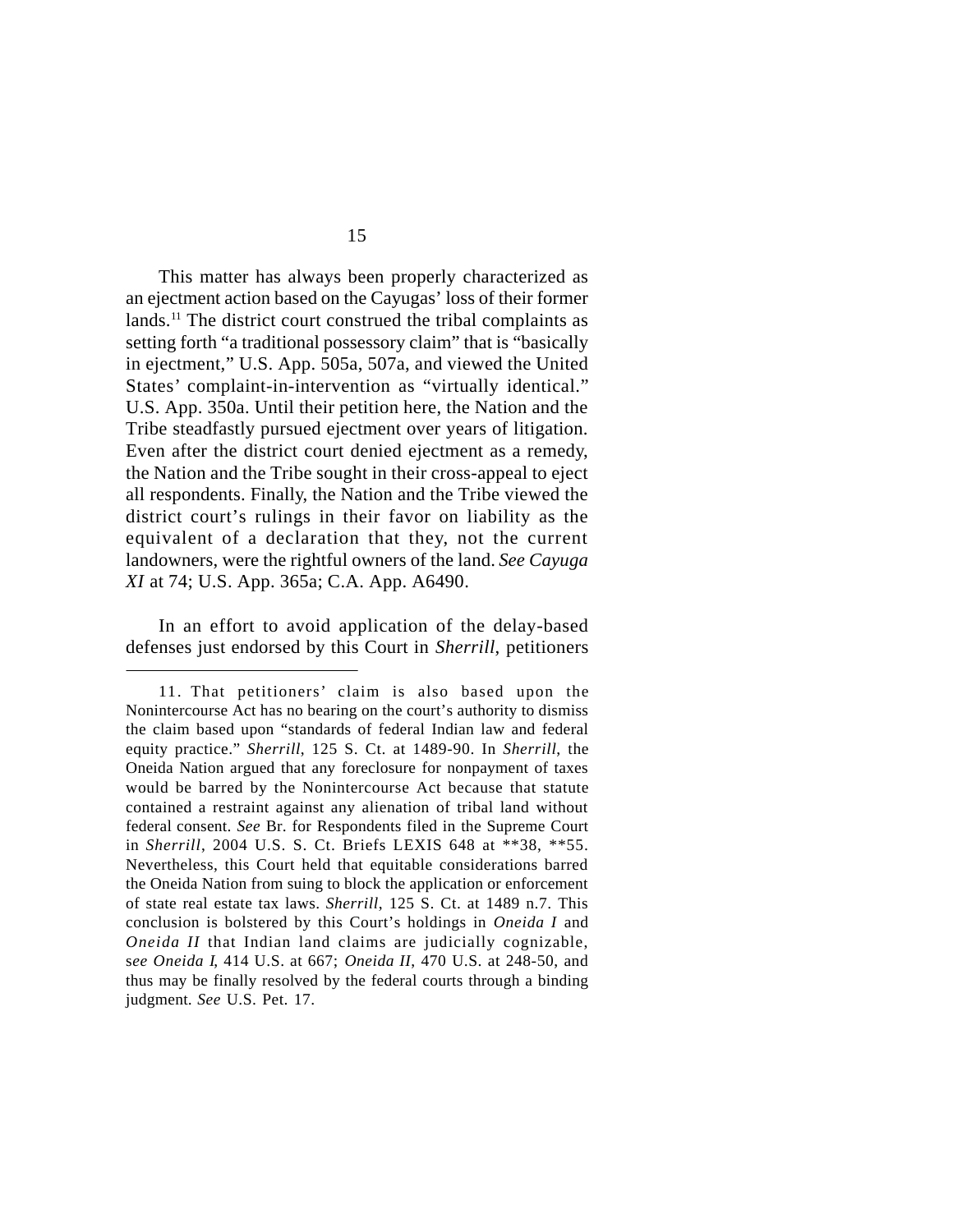suggest that the essentially possessory nature of their claim was transformed by the award of damages in lieu of possession many years after this action began. In *United States v. Mottaz*, 476 U.S. 834, 842 (1986), this Court recognized that, although plaintiff dropped her claim for rescission of improper sales by the United States of her interest in Indian allotments, her demand for damages equal to their current fair market value amounted to "a declaration that she alone possesses valid title to her interests in the allotments and that the title asserted by the United States is defective." Likewise, petitioners' claim is effectively one for possession of their former lands.<sup>12</sup>

For this reason, any award of damages would be extremely disruptive, despite petitioners' blithe contentions to the contrary. *See* U.S. Pet. 15; Tr. Pet. 19. If this lawsuit is not dismissed, nothing prevents the Nation and the Tribe from pursuing against the non-State respondents the broad-based declaratory relief requested in their complaints. Any declaration that the Cayugas have a current exclusive possessory right in and title to the subject lands, even in the absence of ejectment, could jeopardize local mortgages and inhibit investment in local real estate and businesses. *See* U.S. App. 18a ("any remedy . . . which would call into

<sup>12.</sup> This is true of trespass damages, as well as petitioners' claim for fair market value. As the court of appeals concluded, "there can be no trespass unless the Cayugas possessed the land in question." U.S. App. 23a (citation omitted). Under the common law, the claim for trespass damages for past use and occupation of the land, otherwise known as mesne profits, *see* U.S. App. 9a, is derivative of the underlying possessory cause of action. *See Roberts v. Cooper*, 60 U.S. 373, 375 (1857) (loss sustained "by being kept out of the possession of [one's] land"); *Kountze v. Omaha Hotel Co.*, 107 U.S. 378, 388 (1883) (same).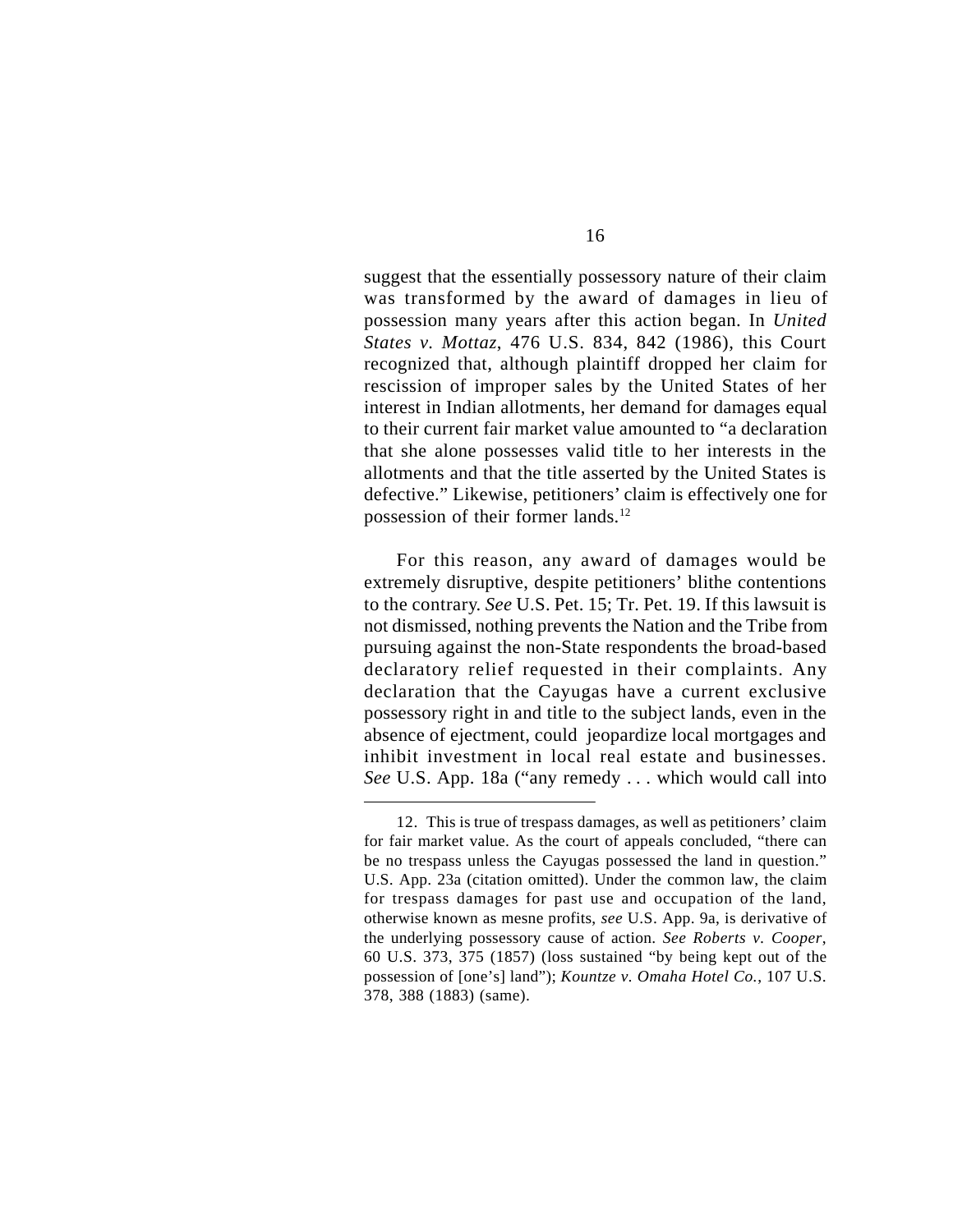question title to over 60,000 acres of land in upstate New York, can only be understood as" a disruptive remedy).

Additionally, the potential award of billions of dollars in money damages in this case and the other New York land claim cases would have a dramatic impact on the State's budgetary and fiscal planning and place an extraordinary burden on the State's taxpayers. *Oneida II* did not sanction such huge damages awards. There, the Oneidas sought damages for the loss of use of possession of about 872 acres of County-owned land for two years, *see Oneida II*, 470 U.S. at 230; *see also id.* at 266 (Stevens, J., dissenting), and eventually obtained an award of \$18,270 plus interest from 1968. *See Oneida Indian Nation v. County of Oneida*, 214 F.R.D. 83, 87 (N.D.N.Y. 2003).

Finally, the Nation and the Tribe claim the right to seek damages from individual landowners and the local municipal defendants if they do not obtain full relief from the State. *See Cayuga XI*, 79 F. Supp. 2d at 72 (holding that damages against all respondents, including individual landowners, are divisible and capable of reasonable allocation), 77 (noting possible later damages trials); C.A. App. A5396-A5397. A large damages award against individual landowners and local municipalities would obviously have devastating consequences.

Accordingly, both the nature of petitioners' possessory claims and petitioners' repeated invocation of their exclusive right to possess the entire 100-square-mile claim area support the holding of the court of appeals that, in foreclosing the tribes' right to possession, *Sherrill* precluded any relief in this action. Because this Court has squarely addressed the effect of disruptive ancient tribal claims in *Sherrill*, and because there is no circuit split on this issue, the Court need not address the issue further and should deny the petitions for certiorari.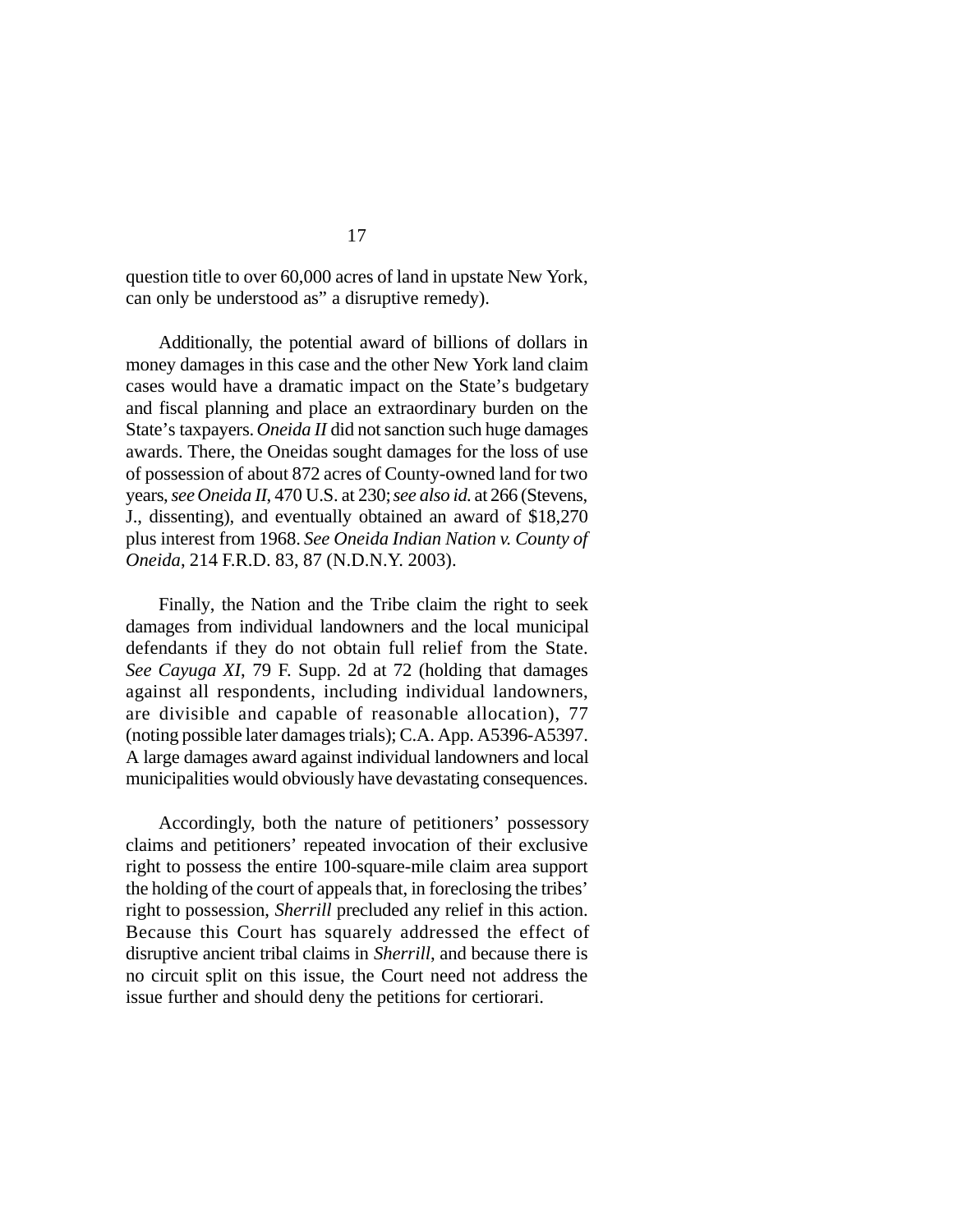#### **B. The holding below does not conflict with** *Oneida II***.**

Petitioners mistakenly assert that the decision below conflicts with *Oneida II*. Although in *Oneida II* the Court held that the Oneidas could maintain a federal common law cause of action for damages for a violation of their possessory right, it expressly declined to consider whether "the Oneidas' claim is barred" by laches because defendants had not preserved that defense. *See Oneida II*, 470 U.S. at 244-45. On the other hand, the four dissenting Justices who reached the merits of the laches defense in *Oneida II* correctly presaged the ruling below that laches can bar an ancient possessory lawsuit. *Id.* at 255-73. Although the *Oneida II* majority provided several "observations in response to the dissent" on whether laches could be applied in that case, *id.* at 244-45 n.16, these "observations" cannot be treated as rulings of the court. $13$ 

Moreover, the Court's statement in *Sherrill* that it did "not disturb our holding in *Oneida II*" was premised solely on the fact that, in *Sherrill*, "the question of damages for the [Oneidas'] ancient dispossession" was not at issue. *See Sherrill*, 125 S. Ct. at 1494; *see also Oneida II*, 470 U.S. at 230. As the United States acknowledges (U.S. Pet. 15), in *Sherrill*, the Oneida Indian Nation sought only declaratory and injunctive relief, *see* 125 S. Ct. at 1489, and thus, the

<sup>13.</sup> In light of *Sherrill*, there is no merit to petitioners' suggestion (*see* U.S. Pet. 13; Tr. Pet. 17) that the application of an equitable defense is not appropriate in an ejectment action because at common law ejectment was considered to be a legal rather than an equitable action. *See Sherrill*, 125 S. Ct. at 1494 n.14 (no novelty in applying equitable defenses "when the specific relief [the Oneida Nation] now seeks would project [its] redress . . . into the present and future"); *see also* U.S. App. 18a n.5 (citations omitted).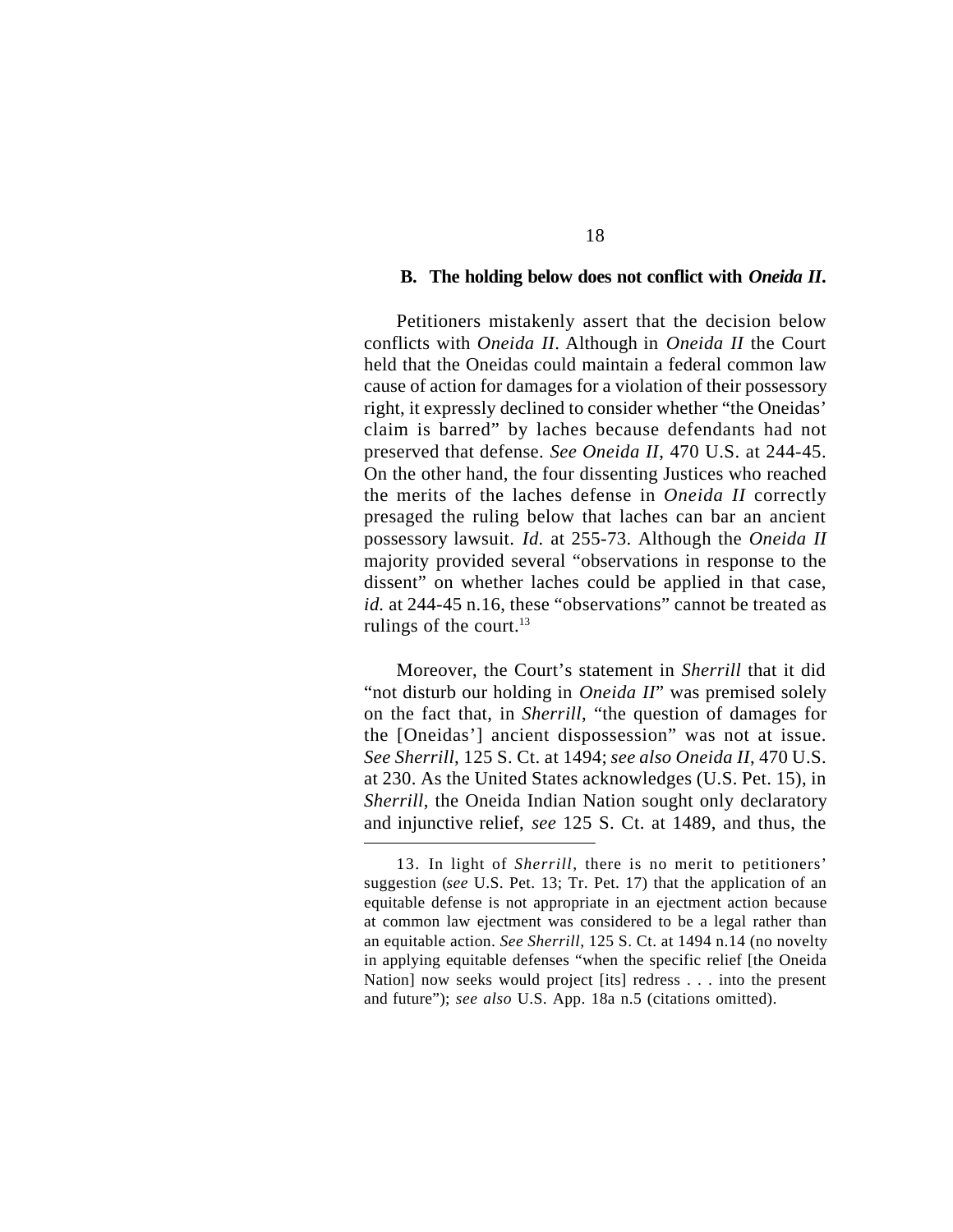Court was not required to reconsider its holding in *Oneida II* that the Oneida Nation could maintain a federal common law cause of action for damages for a violation of their possessory right. Significantly, although *Sherrill* did not "disturb" *Oneida II*, the majority repeatedly cited Justice Stevens' dissenting opinion finding laches a complete defense to the lawsuit. *See Sherrill*, 125 S. Ct. at 1490 & n.9, 1492 & n.12, 1494 n.14. As in *Sherrill*, petitioners' extraordinary delay in pursuing this possessory land claim "cannot . . . be ignored here as affecting only a remedy to be considered later; it is, rather, central to [their] very claims of right." *See Sherrill*, 125 S. Ct. at 1494 (Souter, J., concurring). Thus, the decision below does not conflict with *Oneida II*.

### **II. The Other Issues That Petitioners Raise Do Not Present An Important Federal Question Warranting Review By This Court.**

### **A. The application of laches in this case is not inconsistent with 28 U.S.C. § 2415.**

Petitioners' claim that the decision below is at odds with the congressional policy expressed in 28 U.S.C. § 2415 is unpersuasive and does not warrant a grant of certiorari. U.S. Pet. 21-25, Tr. Pet. 27-28. The statutes of limitations established in section 2415 do not apply to "an action to establish the title to, or right of possession of, real or personal property." 28 U.S.C. § 2415(c). Congress has adopted no statute of limitations for tribal possessory and title claims such as the present one. *See Oneida II*, 470 U.S. at 240 ("[t]here is no federal statute of limitations governing federal common-law actions by Indians to enforce property rights"); *see also Mottaz*, 476 U.S. at 848 n.10 (same). Not surprisingly, in *Sherrill*, this Court did not find it necessary even to discuss whether section 2415 evinced a congressional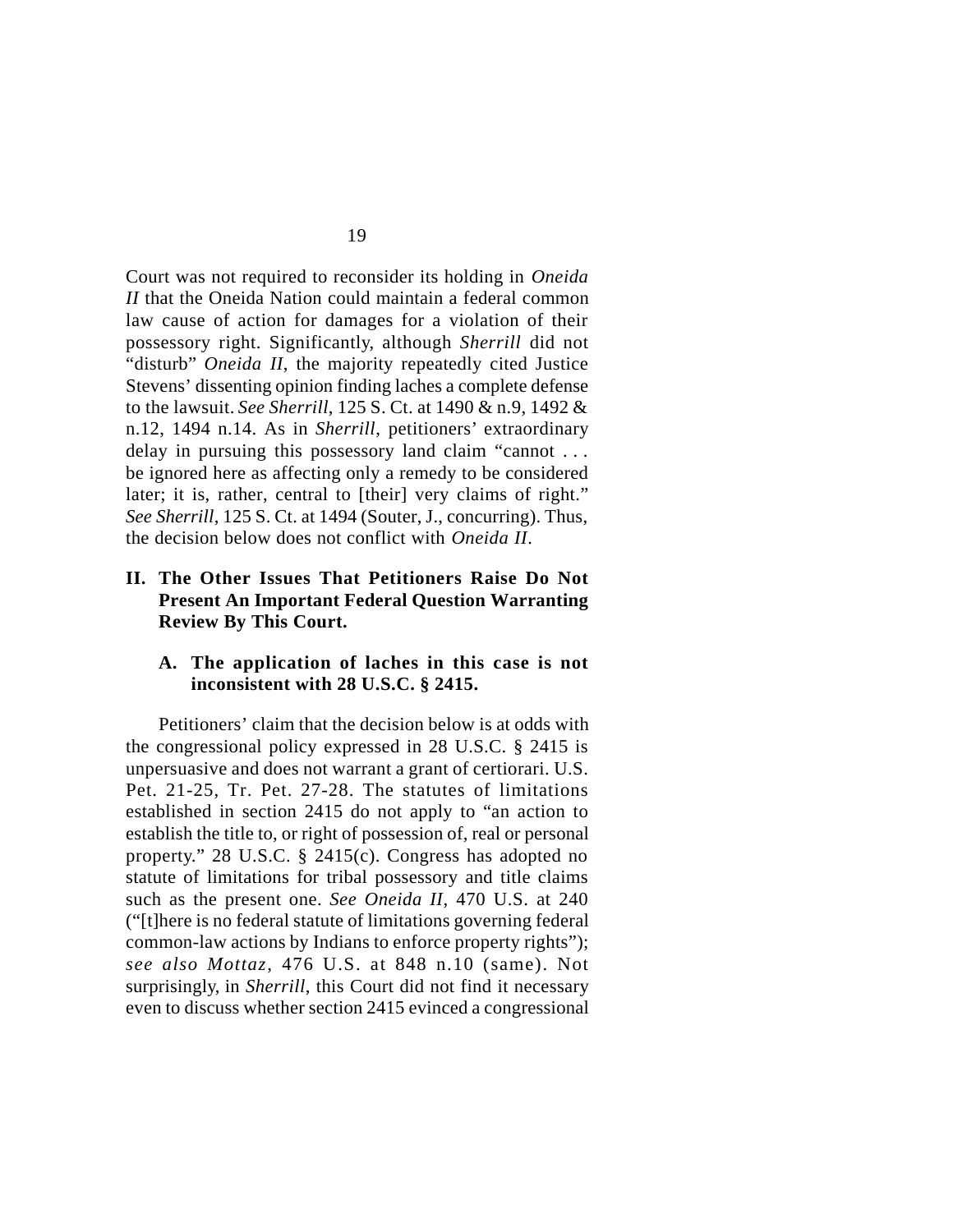policy barring the Court's application of laches, acquiescence and impossibility.

The absence of a federal statute of limitations does not preclude the laches defense. Where Congress intends to bar laches as a defense to Indian claims, it has said so. *See* Indian Claims Commission Act, ch. 959, § 2, 60 Stat. 1049, 1050 (1946) (the ICC may hear and determine specified claims against the United States "notwithstanding any statute of limitations or laches"); 25 U.S.C. § 640d-17(b) (Act settling certain Indian land claims provides that "[n]either laches nor the statute of limitations shall constitute a defense to any action authorized by this subchapter for existing claims if commenced within" specified periods). Even if section 2415 applied to petitioners' claims, Congress did not expressly preclude the laches defense in this provision, and the application of laches by the court below therefore is not "a violation of Congress' will." *Cf. Oneida II*, 470 U.S. at 244 (concluding that it would violate Congress's will "to hold that a state statute of limitations period should be borrowed in these circumstances"). Nor is there any indication that in enacting or amending section 2415, Congress intended to revive ancient Indian claims seeking possession of or title to land that were barred by laches over a century before. *See Oneida II*, 470 U.S. at 271-72 (Stevens, J., dissenting) (§ 2415[c] merely reflects an intent to preserve the law as it existed on the date of enactment).

In any event, this Court has held that laches may bar actions that are otherwise within the statute of limitations. *See Holmberg v. Armbrecht*, 327 U.S. 392, 396 (1946) ("[a] suit in equity may fail though 'not barred by the act of limitations'") (quoting *McKnight v. Taylor*, 42 U.S. 161, 168 (1843)); *Alsop v. Riker*, 155 U.S. 448, 460-61 (1894) (equity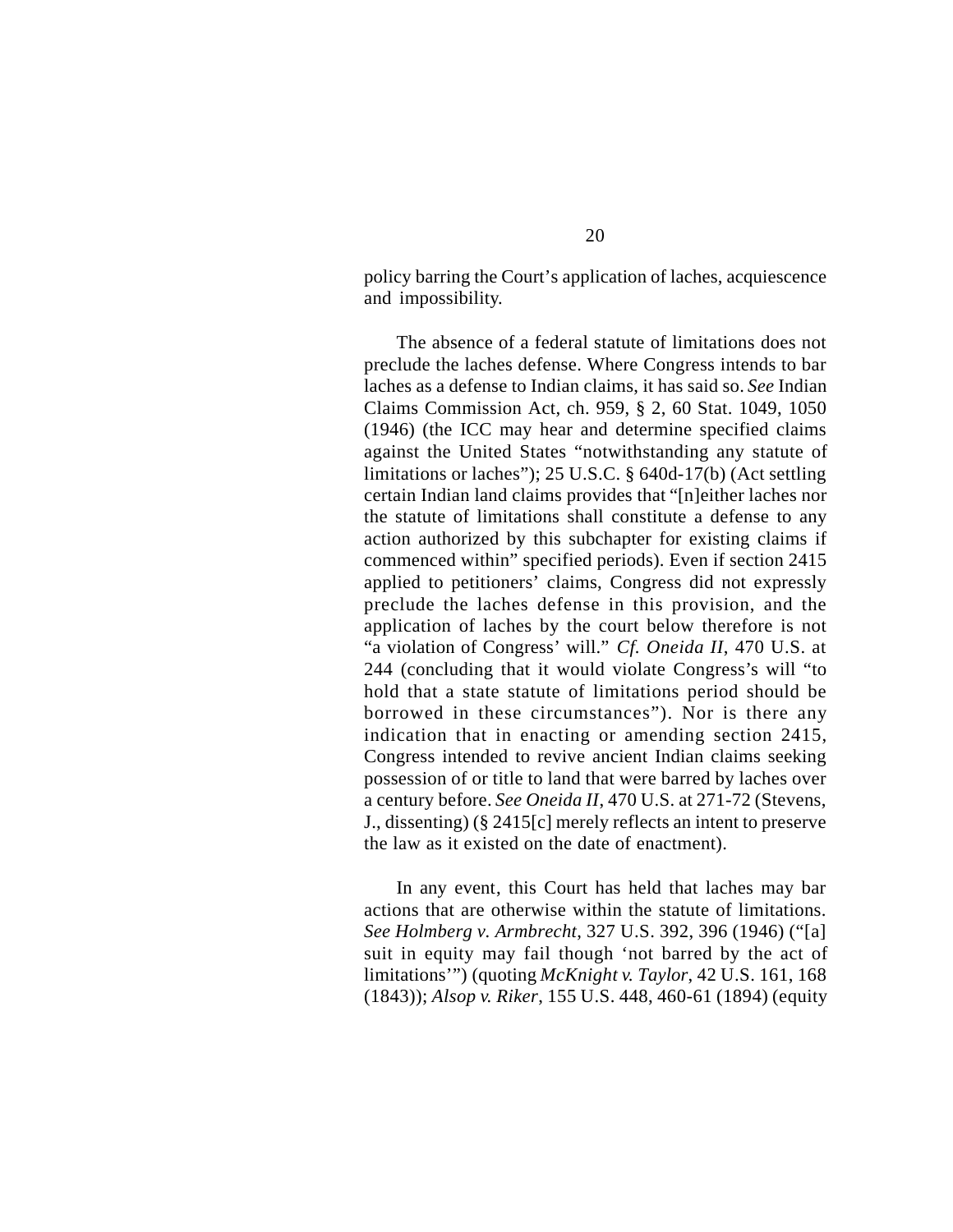may refuse relief "even if the time elapsed without suit is less than that prescribed by the statute of limitations"); *see also Gardner v. Panama R. Co.*, 342 U.S. 29, 31 (1951) (use of laches "should not be determined merely by a reference to and a mechanical application of the statute of limitations," but rather depends upon the court's discretion). Accordingly, even if section 2415 applied and this action was timely brought under that section, the court of appeals' holding that laches nevertheless bars the claim fits squarely within this Court's holdings.

### **B. The application of laches to the United States does not conflict with this Court's decisions or present a question of substantial importance.**

The court of appeals' application of laches, acquiescence and impossibility to the United States does not raise an important federal question requiring this Court's review. As the court below concluded, this Court has acknowledged that an action by the United States may be precluded by laches, even when the United States is acting in its sovereign capacity. *See* U.S. App. 24a-25a; *Occidental Life Ins. Co. v. EEOC*, 432 U.S. 355, 373 (1977) ("inordinate EEOC delay" in bringing Title VII enforcement action may preclude relief). Particularly here where the federal government's 197-year delay in suing is egregious and the United States abruptly challenged land titles that it had defended for generations, the decision below breaks no new ground. *See*, *e.g.*, *Heckler v. Community Health Services of Crawford County*, *Inc.*, 467 U.S. 51, 61 (1984) (equitable estoppel may apply against the United States where necessary to vindicate the "interest of citizens in some minimum standard of decency, honor and reliability in their dealings with their Government").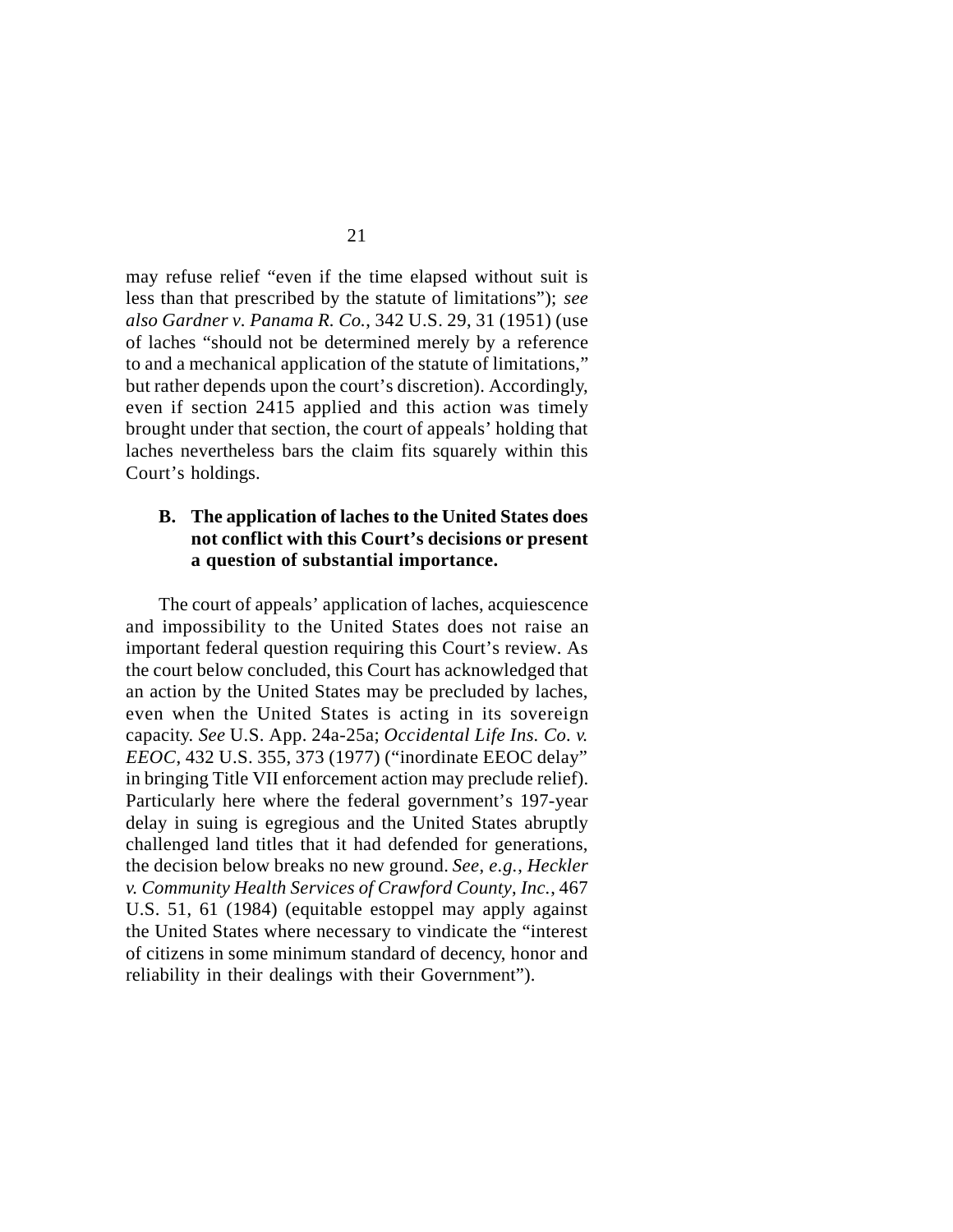Contrary to petitioners' assertions, neither *Heckman v. United States*, 224 U.S. 413 (1912), nor *United States v. Minnesota*, 270 U.S. 181 (1926), supports a grant of certiorari here. *See* U.S. Pet. 26; Tr. Pet. 25-26. In *Heckman*, unlike this case, the United States, acting on behalf of Indian allottees, promptly sued the original grantees of the invalid conveyances. The Court upheld the United States' capacity to sue on behalf of its Indian wards, finding "the governmental rights of the United States" at stake. *Heckman*, 224 U.S. at 438. Similarly, in *Minnesota*, the Court held that the United States had a "real and direct interest" as sovereign arising out of its guardianship over the Indians. 270 U.S. at 194. Neither case involved laches.<sup>14</sup> Significantly, in *Minnesota*, 270 U.S. at 195, the Court analogized the interest of the United States to that in *United States v. Beebe*, 127 U.S. 338, 346-48 (1888), where the United States' suit to cancel land patents was barred by laches since the United States was "a mere formal complainant" in the suit on behalf of private persons. Here, the United States did not bring the suit but intervened twelve years after the suit began to overcome New York's invocation of its Eleventh Amendment immunity. The court of appeals correctly concluded that, whatever the interest of the United States in trying at this late date to revive the ancient tribal right of possession by overturning land titles secure for centuries, its egregious 200 year delay bars this claim.

<sup>14.</sup> In *Minnesota*, the Court rejected the State's argument that the case was untimely under federal and state statutes of limitations. *See* 270 U.S. at 195-96.